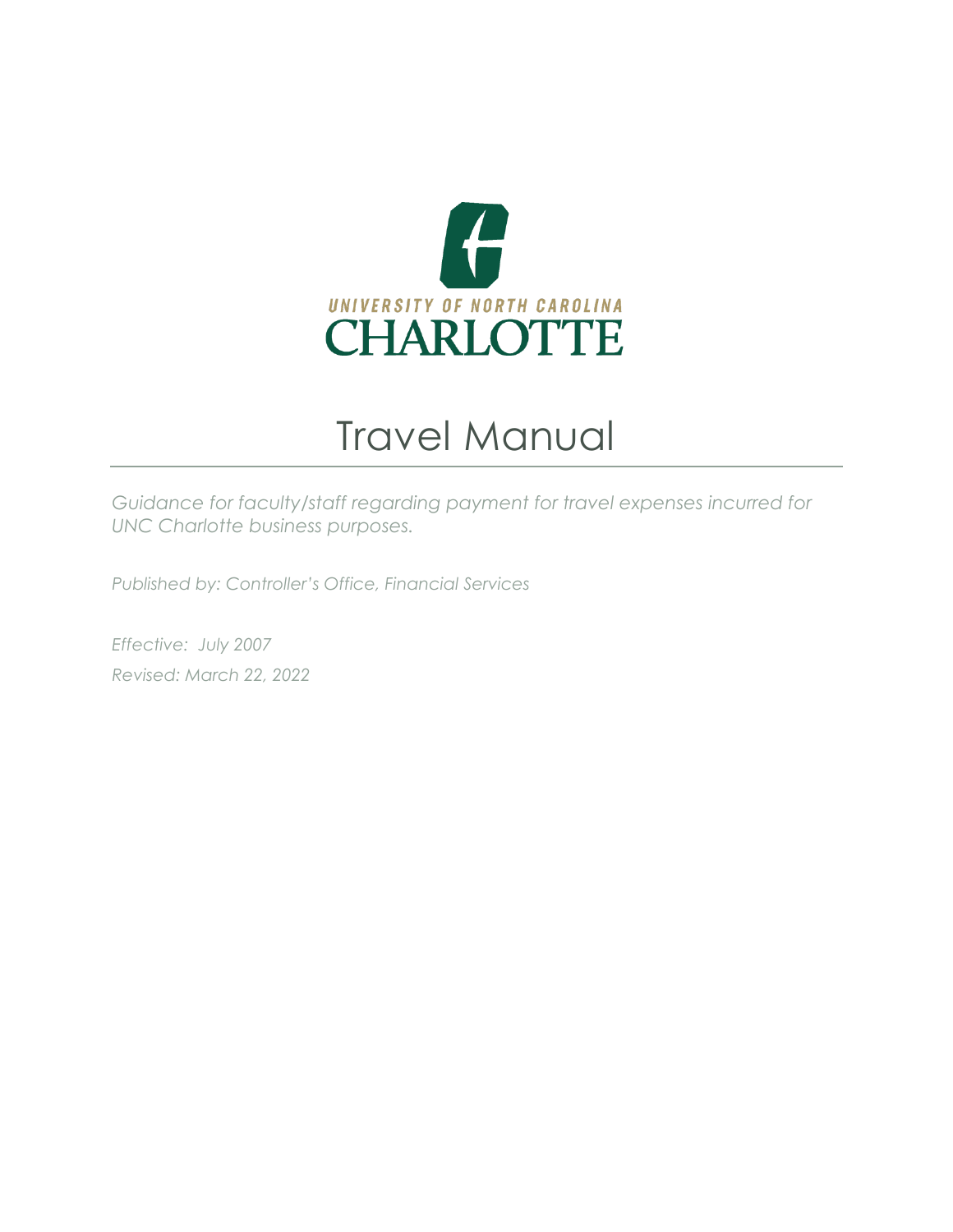# Table of Contents

| <b>I. POLICY</b>                                                      | 4  |
|-----------------------------------------------------------------------|----|
| I.1. PURPOSE/SCOPE                                                    | 4  |
| <b>I.2. GUIDING PRINCIPLES</b>                                        | 4  |
| I.2.1 Official University Business Purpose                            | 4  |
| I.2.2 Good Stewardship                                                | 4  |
| I.2.3 Timely Submission                                               | 4  |
| I.2.4 Reasonable Accommodations Due to a Disability                   | 5  |
| <b>II. BEFORE TRAVEL</b>                                              | 6  |
| II.1. PRE-TRAVEL PLANNING AND REQUIRED APPROVALS                      | 6  |
| II.1.1 When Approval Prior to Travel is Required                      | 6  |
| II.1.2 Authorization for Travel                                       | 6  |
| II.1.2.1 Submitting Travel Authorization (TA) Forms                   | 6  |
| II.1.2.2 Blanket Travel Authorizations (TAs)                          | 6  |
| II.1.2.3 Group Travel                                                 | 7  |
| II.1.2.3 Foreign National Travel                                      | 7  |
| II.1.3 Pre-Travel Considerations                                      | 7  |
| II.1.3.1 Departure and Return Dates                                   | 7  |
| II.1.3.2 Combining Business Trips                                     | 7  |
| II.1.3.3 Combining Personal and Business Trips                        | 7  |
| II.1.3.4 Spousal Travel                                               | 8  |
| II.1.3.5 Funding                                                      | 8  |
| II.1.3.6 Motor Fleet Requests and Mileage Reimbursement Rates         | 8  |
| II.1.3.9 Rental Cars                                                  | 8  |
| II.1.3.10 Transportation Methods: Flying v. Driving                   | 9  |
| II.1.3.11 Air Travel                                                  | 9  |
| II.1.3.12 International Travel                                        | 9  |
| II.1.4 Revisions and Cancellations                                    | 9  |
| II.1.4.1 Revisions to Travel Authorizations                           | 9  |
| II.1.4.2 Revisions to Travel Reimbursement & Expense Reports ("TRER") | 10 |
| II.2. PRE-TRAVEL PAYMENTS                                             | 10 |
| II.2.1 Purchasing Card ("P-card")                                     | 10 |
| II.2.2 Electronic Check Requests (eCR)                                | 11 |
| II.2.3 Travel Advances                                                | 11 |
| <b>III. DURING TRAVEL</b>                                             | 12 |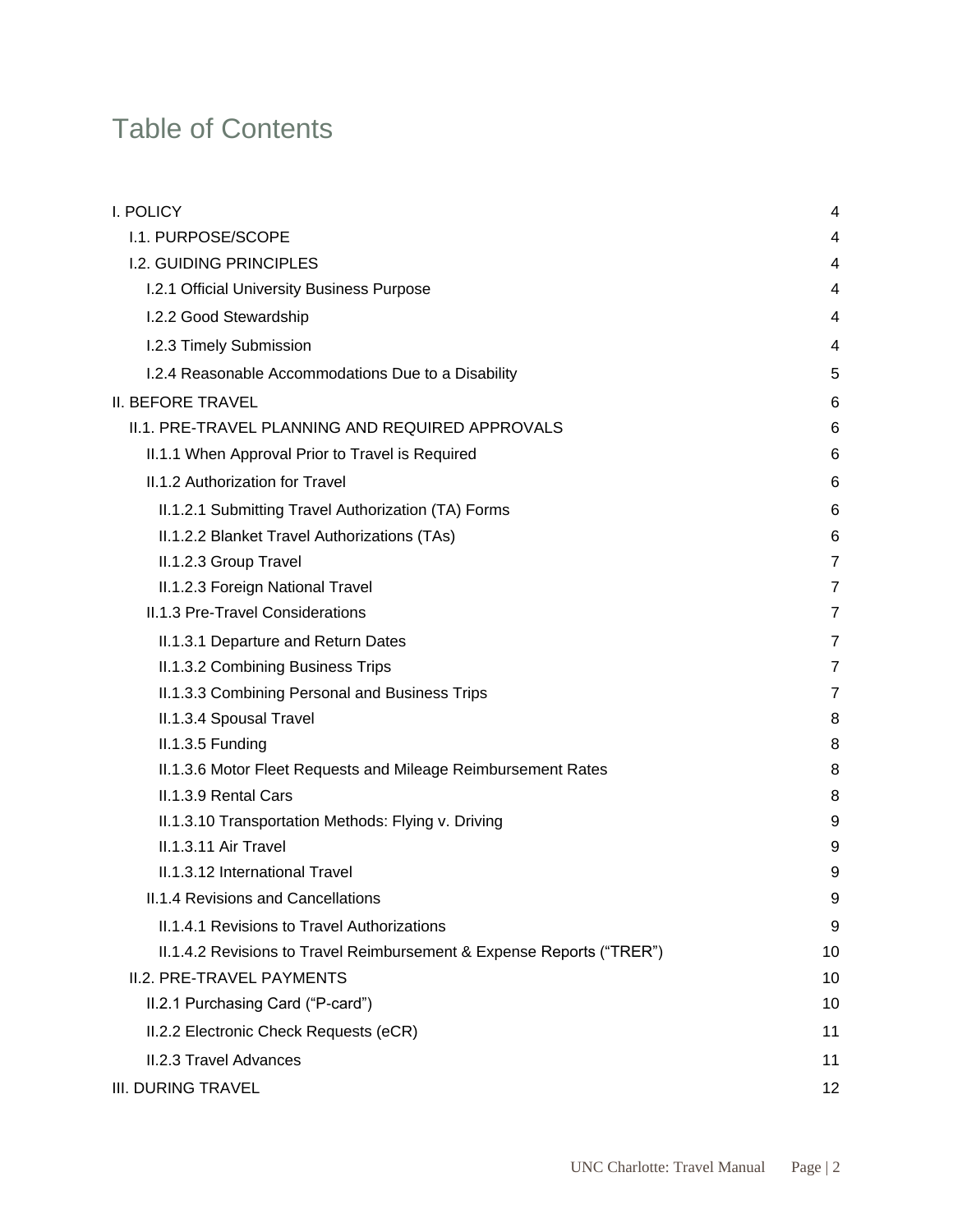| III.1. SAVING AND SUBMITTING RECEIPTS                                 | 12 |
|-----------------------------------------------------------------------|----|
| <b>IV. AFTER TRAVEL</b>                                               | 13 |
| IV.1 Delegated Authority                                              | 13 |
| IV.2. OTHER TRAVEL REIMBURSEMENT & EXPENSE REPORT (TRER) REQUIREMENTS | 14 |
| IV.2.1 Signatures                                                     | 14 |
| IV.2.2 Receipts                                                       | 14 |
| IV.3. TRAVEL REIMBURSEMENT & EXPENSE REPORT ("TRER") GRID             | 15 |
| IV.3.1 Business Purpose Support and Registration Fees                 | 15 |
| IV.3.2 Transportation                                                 | 15 |
| IV.3.3 Subsistence - Lodging                                          | 18 |
| IV.3.4 Subsistence - Meals                                            | 19 |
| IV.3.5 International and Travel Agency Fees                           | 20 |
| IV.3.6 Tips                                                           | 21 |
| IV.3.8 Job Candidate and Non-travel Meal Expenses                     | 22 |
| <b>V. STUDENT TRAVEL</b>                                              | 23 |
| VIII. RATES, DEFINITIONS, REFERENCES, AND RESOURCES                   | 25 |
| VIII.1. RATES                                                         | 25 |
| <b>VIII.1.1 University Subsistence Rates</b>                          | 25 |
| VIII.1.2 Mileage Rate                                                 | 25 |
| <b>VIII.2. DEFINITIONS</b>                                            | 25 |
| VIII.2.1 Duty Station                                                 | 26 |
| VIII.2.2 Travel Status                                                | 26 |
| VIII.2.3 Travel Status-Overnight                                      | 26 |
| VIII.3. FORMS AND GUIDANCE                                            | 26 |
| VIII.3.1 Key forms and sites                                          | 26 |
| VIII.3.2 Other helpful sites                                          | 28 |
| PROCESS HISTORY                                                       | 29 |
| APPENDIX I: HOW TO PAY                                                | 32 |
| <b>APPENDIX II: Travel Process Flowchart</b>                          | 33 |
| <b>INDEX</b>                                                          | 34 |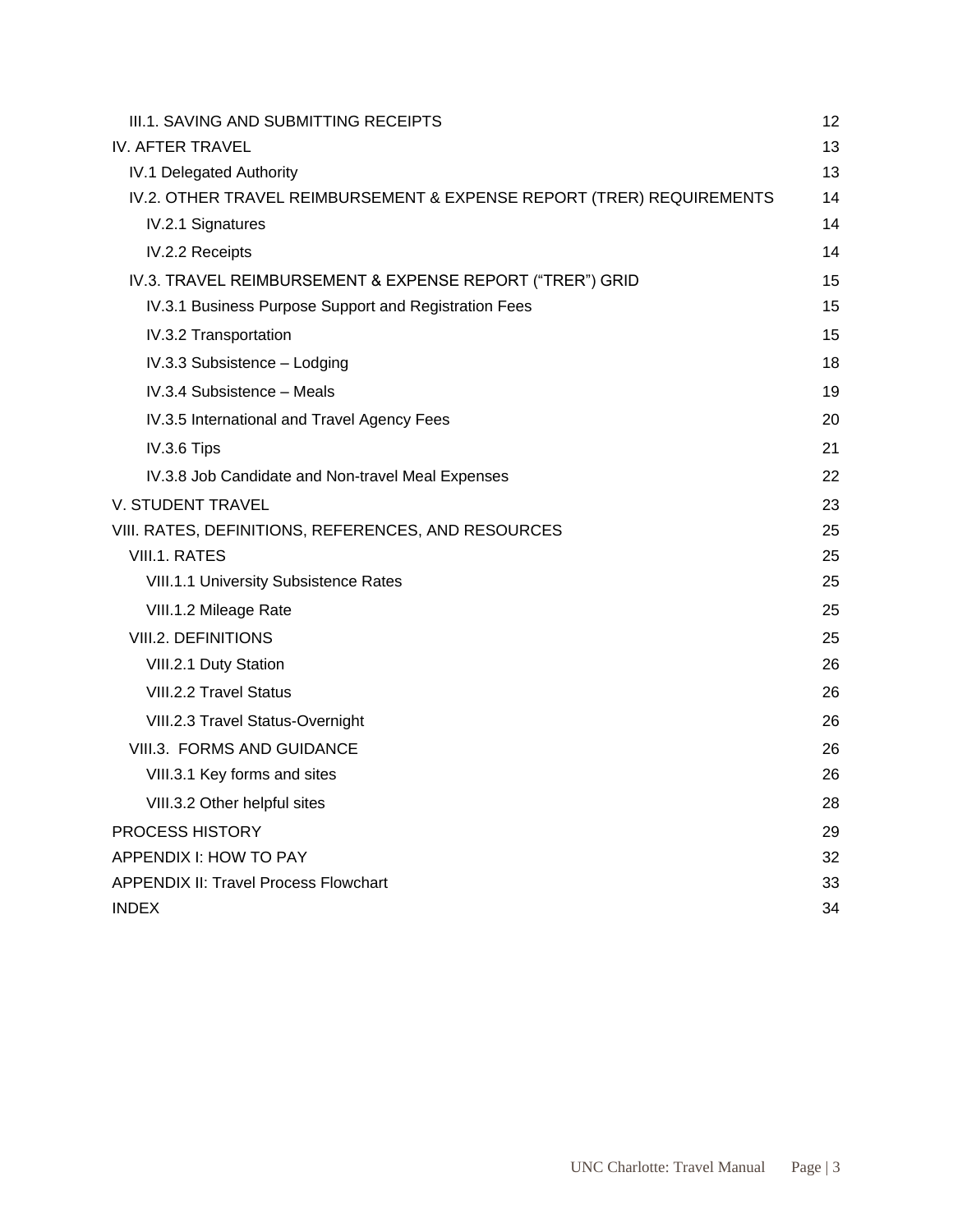# <span id="page-3-0"></span>I. POLICY

## <span id="page-3-1"></span>**I.1. PURPOSE/SCOPE**

This manual, in accordance with University Policy 602.7, Travel Authorization and Reimbursement, and in consideration of Internal Revenue Service (IRS), Office of State Budget and Management (OSBM), and other applicable regulations and guidance, establishes when the University will provide payment for travel expenses incurred to support University business purposes, along with related administrative requirements.

### <span id="page-3-2"></span>**I.2. GUIDING PRINCIPLES**

### <span id="page-3-3"></span>**I.2.1 Official University Business Purpose**

Allowable travel expenses will be reimbursed to authorized individuals traveling on official University business. All travel payments are contingent upon available funds.

The policies and procedures set forth in this manual apply to all University of North Carolina at Charlotte (UNCC) faculty, staff, students, and other individuals who travel on behalf of the University. Before travel expenditures are incurred, all travelers and administrative personnel should be aware of the travel policies and procedures stated in this manual. *Email travel questions to Disbursements at [travel@uncc.edu](mailto:travel@uncc.edu)*.

Official University business occurs when the University employee or other person is traveling to attend approved job-related training, work on behalf of, officially represent, or provide a University service upon the University's request.<sup>1</sup>. Travel that does not directly benefit the University will not be reimbursable.

### <span id="page-3-4"></span>**I.2.2 Good Stewardship**

#### **When traveling on behalf of UNC Charlotte, travelers are expected to utilize the most costeffective and efficient method of travel.<sup>2</sup>**

Travelers must complete a Travel Authorization (TA) form prior to overnight travel. Excess costs, circuitous routes, delays, luxury accommodations, and services unnecessary, unjustified, or for the convenience or personal preference of the employee in the performance of official business are not acceptable under this standard.<sup>3</sup> Travelers will be responsible for unauthorized costs and any additional expenses incurred for personal preference or convenience.

Approval authorization for travel is delegated to the traveler's supervisor or their designee. This individual's approval indicates that appropriate review of the cash advance/reimbursement has been made, and the travel conforms to all rules and regulations and is properly supported with valid documentation and receipts.

It is the responsibility of the funding department to ensure funds will be available in advance of authorizing a request for travel regardless of whether overnight or same day travel.

### <span id="page-3-5"></span>**I.2.3 Timely Submission**

Submit Travel Reimbursement & Expense Reports to Disbursements **within thirty (30) days of the**  return date.<sup>4</sup> Per UNC Charlotte's accountable plan, as established per IRS guidelines,<sup>5</sup> any travel reimbursement requests submitted sixty-days (60) or later after the return date may be taxable to the traveler. Any requests submitted one year or later after the return date will not be accepted.

<sup>1</sup> OSBM Budget Manual §5.0.3, Travel eligible for reimbursement

<sup>2</sup> *Ibid*., §5.0.2 Cost-effective travel for state business

<sup>&</sup>lt;sup>3</sup> Ibid., §5.0.2 Cost-effective travel for state business

<sup>4</sup> *Ibid.;* NC G.S. §138-6(c)

<sup>5</sup> IRC §62(c); Treas. Reg. §1.62(c)(2)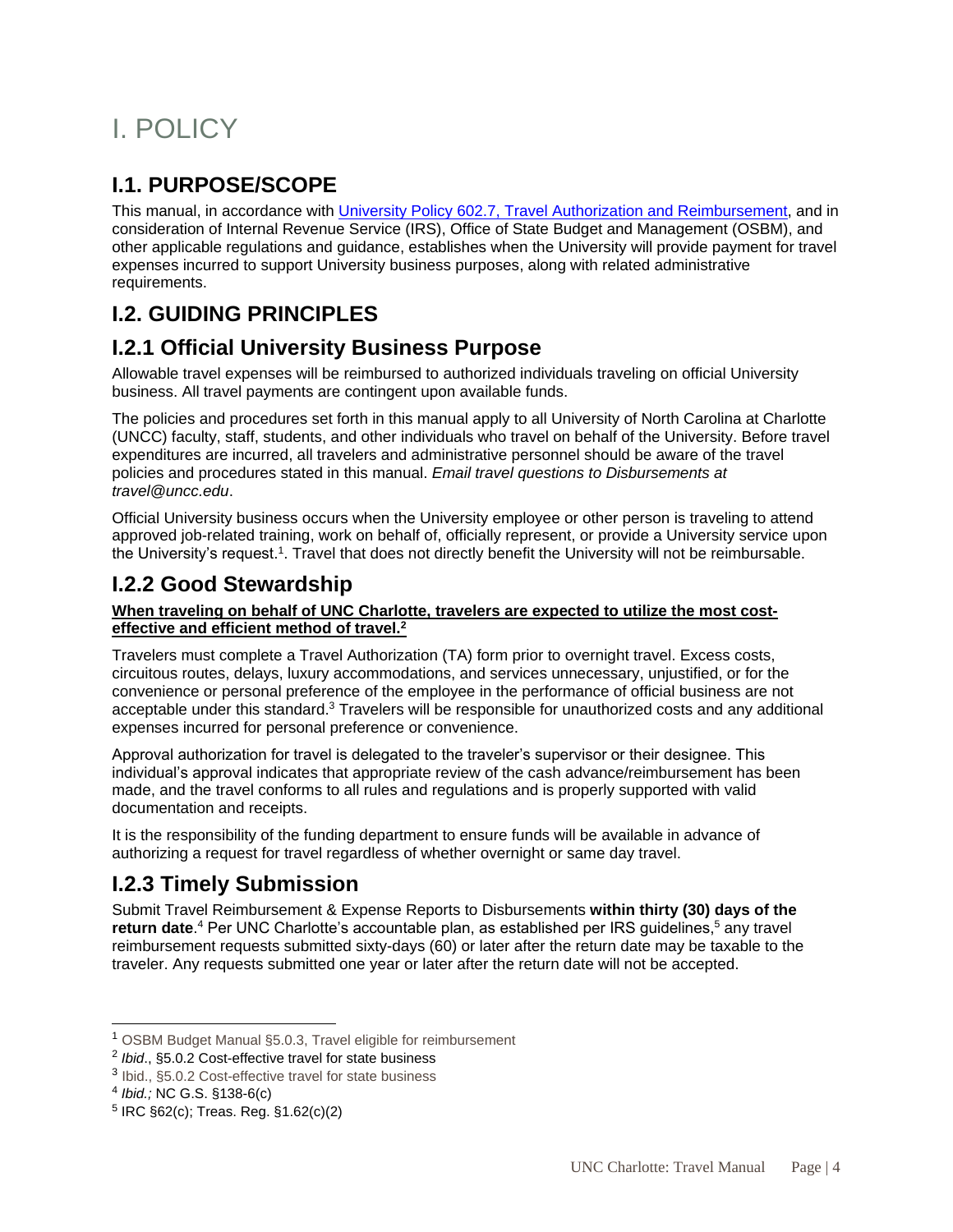## <span id="page-4-0"></span>**I.2.4 Reasonable Accommodations Due to a Disability**

Travelers who need an accommodation due to a disability, which includes exceptions to policies outlined in this manual, must request an accommodation from Human Resources before traveling by completing the [Accommodation Request Form.](https://hr.charlotte.edu/forms/other) Travelers who are traveling for business purposes and are employed with the University (including student employees), or applicants invited to the University to consider a potential offer of employment should refer to Personnel Information Memorandum 50 (PIM 50), [Reasonable Accommodation,](https://hr.charlotte.edu/pims/reasonable-accommodation) or contact the Employee Relations Unit of the Human Resources Office for assistance. Students who are authorized to travel on behalf of the University and are not traveling as a result of employment with the University should contact the Disability Services Office.

**Travelers who have not requested an accommodation before traveling may be responsible for additional travel charges incurred if they are not typically reimbursable.** Travelers should pre-plan with the conference site, airport, etc. regarding available accommodations (i.e., parking proximity to the conference site, special meals, and availability and cost of special meals for individuals with medical or dietary restrictions).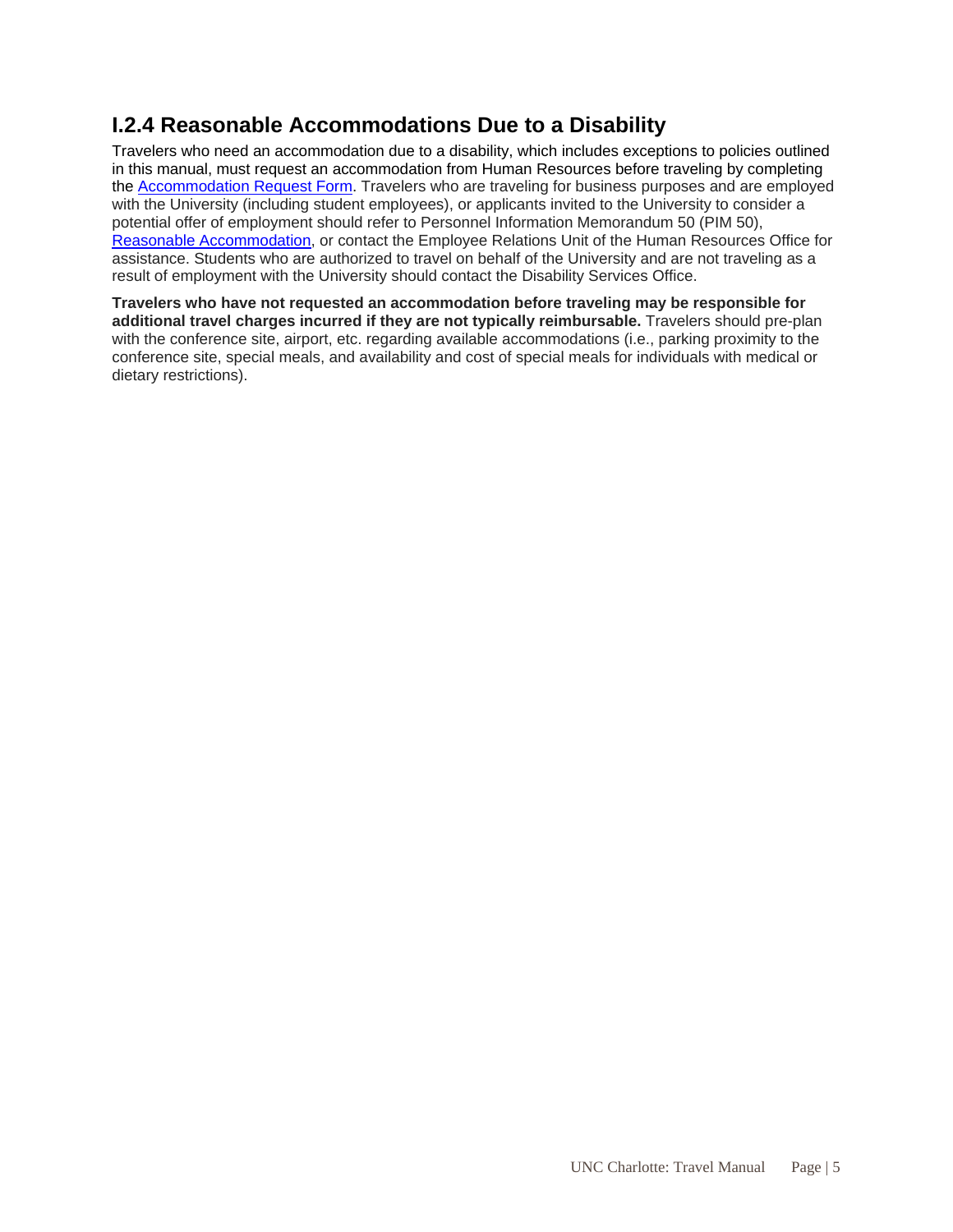# <span id="page-5-0"></span>II. BEFORE TRAVEL

## <span id="page-5-1"></span>**II.1. PRE-TRAVEL PLANNING AND REQUIRED APPROVALS**

### <span id="page-5-2"></span>**II.1.1 When Approval Prior to Travel is Required**

Travelers must receive prior written approval with a travel authorization (TA) form by their department head or their designee to qualify for reimbursement for overnight travel.

- Note that overnight travel must involve a destination located at least 35 miles from the employee's regularly assigned *duty station* or home, whichever is less, to receive reimbursement.<sup>6</sup>
- Lodging costs that are not approved prior to travel will be limited to **University subsistence rates** (see [Section VIII.1.1](#page-24-0) for current rates).<sup>7</sup> Excess lodging expenses not approved in advance will be the responsibility of the traveler unless the department head provides a memorandum authorizing the use of a Discretionary Fund on the Travel Reimbursement & Expense Report ("TRER"). $^8$

**NOTE:** Trips that only involve destinations less than 35 miles from the closer of the traveler's *duty station* or home with no overnight stay do not require written approval. No subsistence (travel meals and lodging) is reimbursable for these trips.<sup>9</sup> Pay other associated costs (e.g., registration fees) via normal payment methods, e.g., P-card. Unless otherwise approved, each UNC Charlotte employee's *duty station* shall be the main campus. Exceptions to this policy are limited to those employees who have permanent offices at satellite campuses, or a teleworking arrangement on file per [University Policy 101.22.](https://legal.charlotte.edu/policies/up-101.22)

Request reimbursement for mileage and transportation by submitting a MILEAGE AND TRANSPORTATION REIMBURSEMENT FORM.

For a quick visual on the approval flow, reference the KNOW BEFORE YOU GO: GENERAL GUIDE FOR TRAVELERS.

### <span id="page-5-3"></span>**II.1.2 Authorization for Travel**

<span id="page-5-4"></span>**II.1.2.1 Submitting Travel Authorization (TA) Forms**

If approval prior to travel is required, travelers must prepare a TA, which can be found in the TRAVEL FORMS PACKAGE **located on the FINANCIAL SERVICES FORMS WEBSITE.** 

TA forms should be approved by the employee, and the appropriate supervisor, before being submitted to the Disbursements Office **at least two weeks before travel**.

There is an [optional eForm](https://spaces.charlotte.edu/pages/viewpage.action?pageId=11927818) version of the TRAVEL AUTHORIZATION ("ETA") that takes advantage of the workflow routing capabilities within the University's Imaging System.

Rubber stamps, digital stamps, or a copy of a signature will not be accepted. All signatures must be original or completed via DocuSign.

#### <span id="page-5-5"></span>**II.1.2.2 Blanket Travel Authorizations (TAs)**

Travelers may request a blanket TA to cover travel within the U.S. that will occur within a fiscal year ("FY"). The department head must approve blanket TAs each fiscal year.

To obtain a blanket travel authorization, complete a TA, indicating "Blanket Travel FYXX" in the "Traveler's Destination" field, where "XX" equals the fiscal year to which the blanket travel authorization applies. Both the departure and return dates on the form should match the FY dates.

<sup>6</sup> *Ibid*, §5.2.2, Conditions for Lodging Reimbursement

<sup>7</sup> *Ibid*., §5.2.3, Excess Lodging;

<sup>8</sup> University Policy 601.8, Appropriate Use of University Funds

<sup>9</sup> *Ibid.*, §§5.2.27 Meals During Daily Travel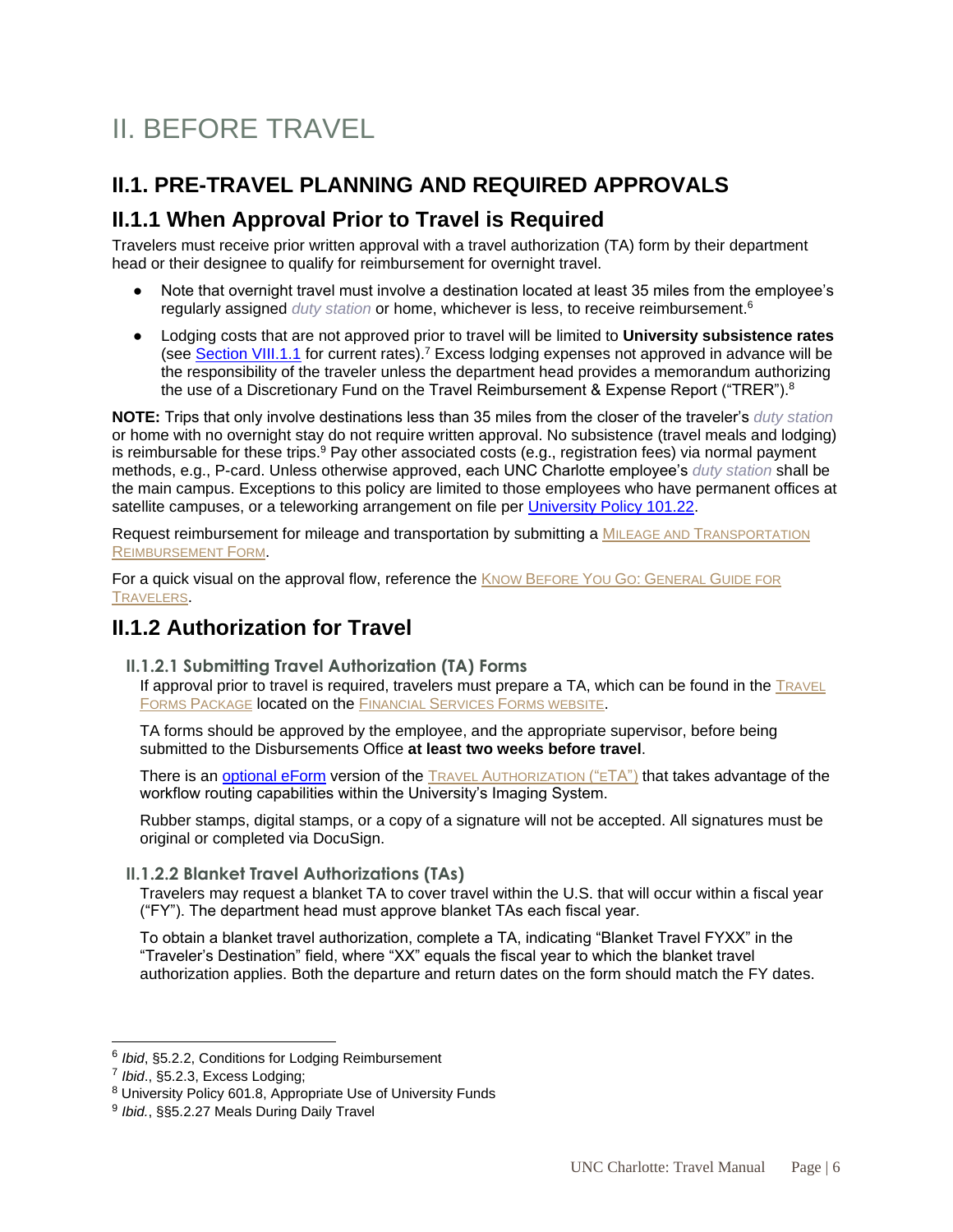#### <span id="page-6-0"></span>**II.1.2.3 Group Travel**

Travelers should individually request reimbursement by following the applicable guidelines in this Manual and completing TAs and TRERs as stipulated. Employees may submit a TA that covers group travel for multiple non-employees whose expenses will all be reimbursed with the same TRER. Athletic Team Travel, including travel authorizations, should follow the Athletics Department Policies and Procedures.

Departments hosting or sponsoring a group of 15 or more individuals for University-approved travel should work with the [Purchasing Office](https://finance.charlotte.edu/about-us/offices/materials-management/purchasing) to book rooms and establish necessary contracts. Once the contract is in place, payment should be requested through 49er Mart using a purchase order.

#### <span id="page-6-1"></span>**II.1.2.3 Foreign National Travel**

Because payments to foreign nationals (or non-resident aliens, "NRAs") are covered by an extensive set of tax rules, all departments and organizations providing funds to foreign nationals must have prior approval from the Assistant Controller of Tax & Payroll. Tax liabilities for foreign nationals depends on the U.S. tax treaty with the foreign government. Please refer to the [Tax Office website](https://finance.charlotte.edu/about-us/offices/controllers-office/tax-office) for contact information and further information.

### <span id="page-6-3"></span><span id="page-6-2"></span>**II.1.3 Pre-Travel Considerations**

#### **II.1.3.1 Departure and Return Dates**

Departure and return dates should be within one (1) calendar day of the business purpose event for travel within the U.S. Airfare for travel outside the U.S. is reimbursable when the departure and return dates are within a justifiable time period around the purpose of the travel, usually within two (2) calendar days of the business purpose event.

Employees traveling to their destination earlier than necessary and/or delaying their return to avail the state of reduced transportation rates may be reimbursed subsistence for additional travel days if the amount saved due to the early and/or delayed travel is greater than the amount expended in additional subsistence.<sup>10</sup> Printed documentation must be provided with the employee's TRER to substantiate these savings.

#### <span id="page-6-4"></span>**II.1.3.2 Combining Business Trips**

Trips that encompass several business-related activities are allowable as long as other applicable requirements are met and all activities are reflected in the business purpose sections of required forms.

#### <span id="page-6-5"></span>**II.1.3.3 Combining Personal and Business Trips**

Personal and business travel generally may be combined as long as other applicable requirements are met. Note that advances *will not be issued for the personal portion of any trip.* To obtain reimbursement, the traveler must show that the University incurred no additional expense for the personal portion of the trip. For example, for airfare obtain documentation from a travel agency or online travel site that shows that the price of the ticket for the extended personal stay is no more expensive than the price of the ticket to depart immediately before and/or return immediately after the business travel dates. The documentation date must be the same date as the purchase date of the ticket. If no documentation is available, reimbursement will be prorated based on the number of days considered business travel.

Also, note that, when personal and business travel is combined, employees are entitled to reimbursement for meal subsistence on the dates that the employee is traveling to and from their business trip destination (usually the first and last days of travel).

<sup>10</sup> OSBM Budget Manual §5.2.21, Super Saver Rates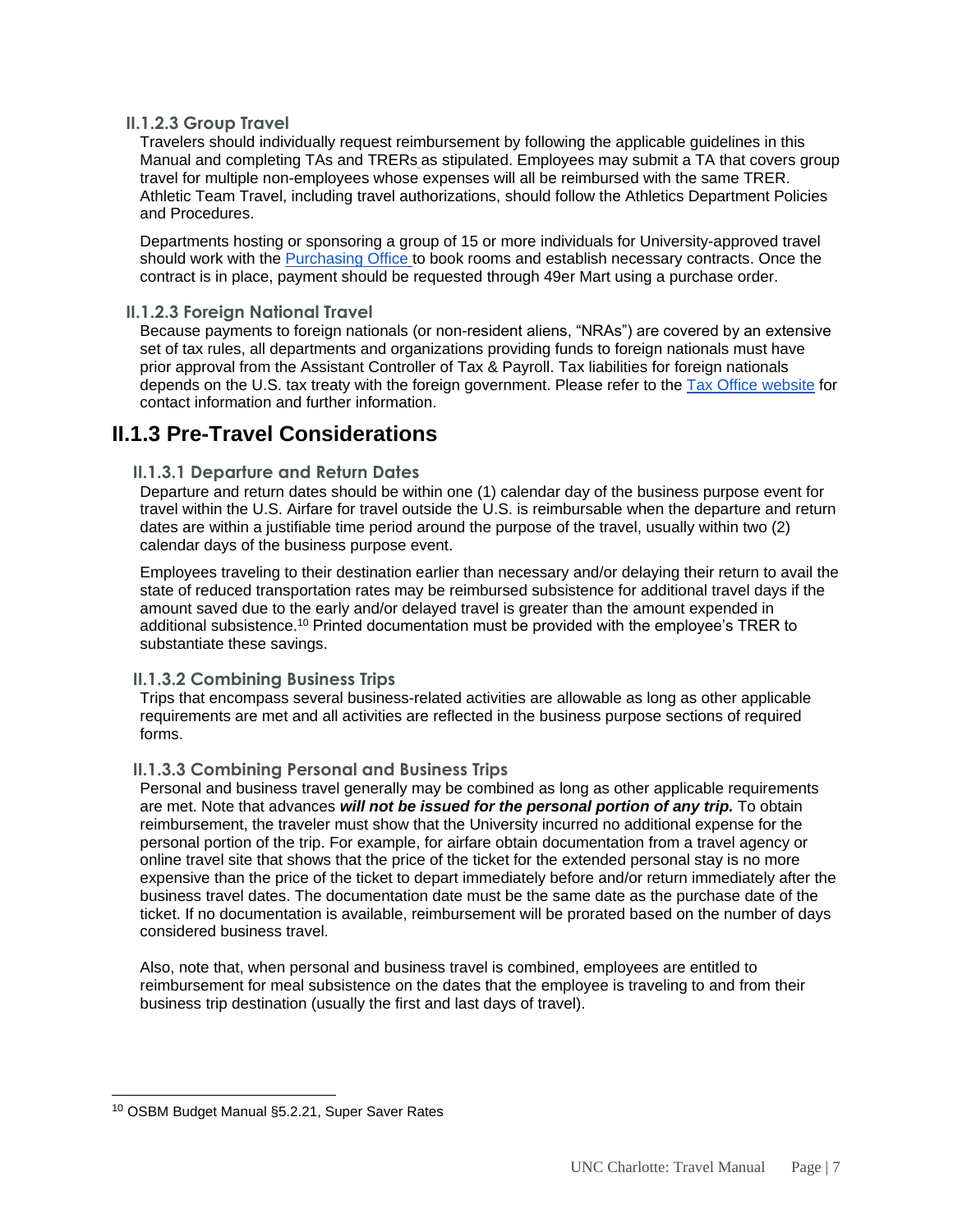#### <span id="page-7-0"></span>**II.1.3.4 Spousal Travel**

If a spouse accompanies an employee on a University-related business trip, any reimbursement of travel expenses for that spouse will be processed as taxable income to the employee unless it can be adequately shown that the spouse's presence on the trip has a bona fide business purpose.<sup>11</sup> Reimbursements processed as taxable income cannot be paid from state funds. These rules apply to any members of the employee's family who accompany them on such a trip.

#### <span id="page-7-1"></span>**II.1.3.5 Funding**

It is the supervisor's responsibility to understand the constraints and requirements of the fund from which travel expenses will be paid, as designated at the time of approval on the TA. If the traveler's direct supervisor is not the custodian of the fund source, designated for the travel expenses, the fund custodian must also indicate their approval on the TA. If the travel is grant-funded (fund codes 5xxxxx), travel documents submitted to Disbursements will also be routed to the Grants & Contracts Administration Office for review and approval, if required.

#### <span id="page-7-2"></span>**II.1.3.6 Motor Fleet Requests and Mileage Reimbursement Rates**

Travelers driving to their business trip destination are encouraged to request a state vehicle from the University's Motor Fleet Pool via [ARCHIBUS](https://archibus.uncc.edu/archibus) (see the Facilities Management [Motor Fleet website](https://facilities.charlotte.edu/our-services/general-services/facilities-operations/services-and-shops/motor-fleet) for instructions). Personal vehicles should be used on a limited basis in situations when the use of stateowned vehicles or state term contract vehicles are not readily available.<sup>12</sup>

Actual mileage for the use of a personal vehicle is reimbursable and is measured from the closer of the traveler's *duty station* or point of departure to the destination (and return), whichever is less, and should be calculated to the nearest whole number. Reimbursement rates are reimbursed at the IRS Business Standard Mileage Rate.<sup>13</sup>:

Fines for traffic and parking violations are the responsibility of the traveler.

#### <span id="page-7-3"></span>**II.1.3.9 Rental Cars**

The State has term contracts in place for rental vehicles. The contracted rates include liability insurance and also prohibit any additional charges for a Collision Damage Waiver (CDW). Contact your [departmental Purchasing Agent](https://finance.charlotte.edu/about-us/offices/materials-management/purchasing) with questions or for additional information regarding rental car companies on State contract.

Rental car expenses may not be reimbursed if other practical means of transportation are available. Obtain approval before traveling if a rental car will be used for transportation.<sup>14</sup> Unless prior approval has been obtained from the department head or designee, employees will be responsible for the cost of renting a vehicle that is above the Standard vehicle rate per the State's contract for short-term rentals. $15$ 

Rental vehicles paid for by the state are not authorized for personal use.

For requirements regarding rental car insurance coverage while conducting University business, see the [Risk Management and Insurance webpage.](https://rmi.charlotte.edu/insurance) Collision Damage Waivers and Personal Accident Insurance are not reimbursable by the University.

<sup>11</sup> Treas. Reg. §1.62(c)(2)

<sup>12</sup> OSBM Budget Manual, §5.2.13, Transportation by a Personal Vehicle

<sup>13</sup> OSBM Budget Manual, §5.2.13, Transportation by a Personal Vehicle

<sup>14</sup> *Ibid.*, §5.2.27, Travel to/from Airport at Employee's Destination

<sup>15</sup> *Ibid.*, §5.2.14, Transportation by a Rental Vehicle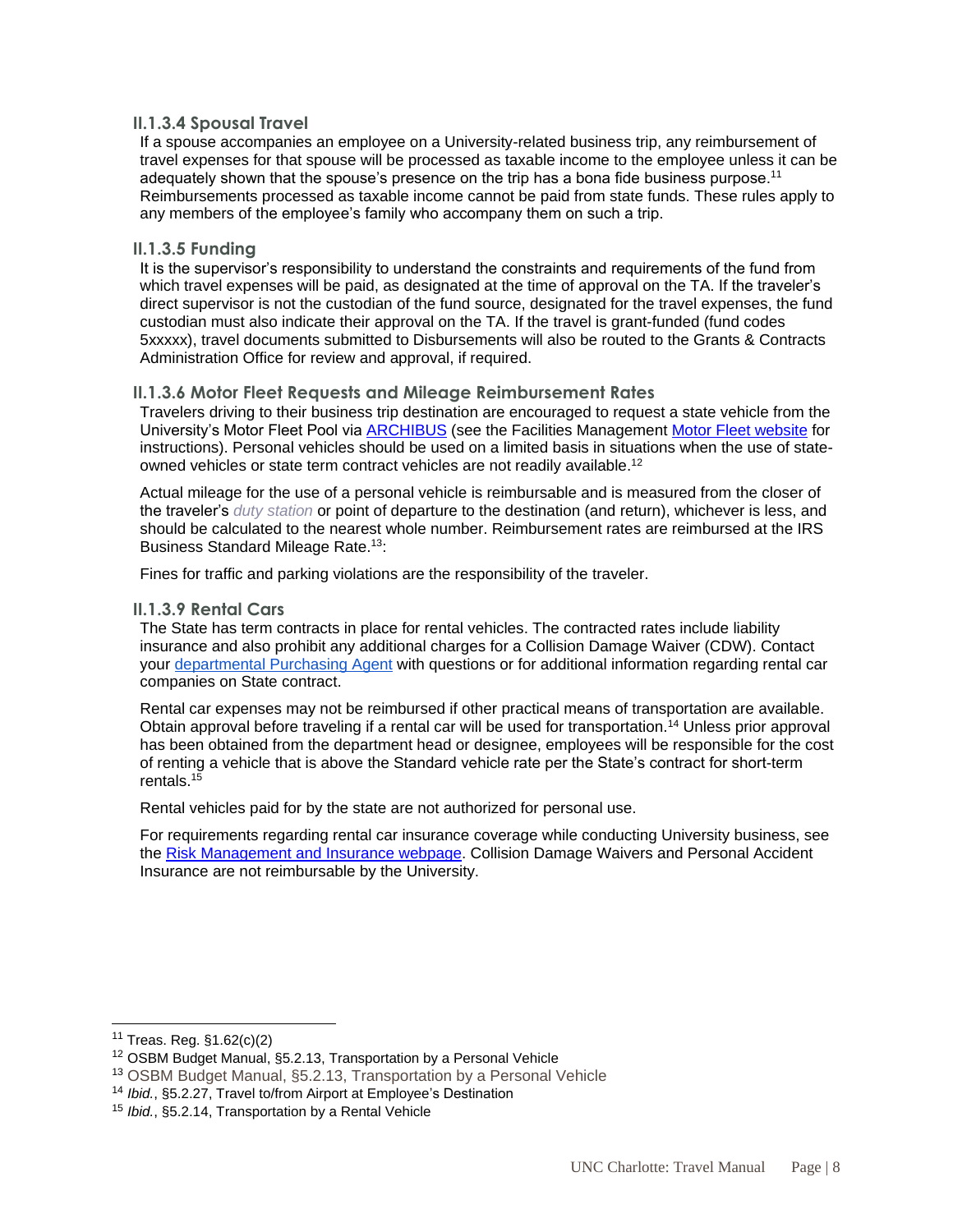#### <span id="page-8-0"></span>**II.1.3.10 Transportation Methods: Flying v. Driving**

If the business destination is more than 500 miles away and the traveler chooses to drive either a: 1) business need justification to drive or 2) a comparison to show that the cost to reimburse mileage is less than the cost to fly (including estimated costs such as baggage fees, parking charges, and transportation costs to/from the airport) must be submitted with the TRER. If the comparison shows that driving would be costlier than flying, reimbursement for mileage will be limited to the estimated flight costs.

#### <span id="page-8-1"></span>**II.1.3.11 Air Travel**

*Coach v. business class:* Reimbursement for airfare is limited to the coach/economy fare unless traveling internationally. To be reimbursed for the business class fare for international travel, the traveler must obtain department head approval before booking the flight. Due to fluctuating airline prices, travelers should purchase tickets as early as possible to secure the best pricing available.

*Fly America Act*: If a flight involves a foreign carrier from a U.S. airport, travelers should review and consider the [Fly America Act.](https://gsa.gov/portal/content/103191)

*Other policies*: For other specific policies regarding international flights, coupons or certificates for reduced airfare, and use of chartered aircraft see OSBM Budget Manual §§5.2.22, 5.2.23, and 5.2.25.

#### <span id="page-8-2"></span>**II.1.3.12 International Travel**

*Notification of Export Control Officer (ECO):* International travelers are responsible for notifying the University's ECO [\(fso@uncc.edu,](mailto:fso@uncc.edu) 7-1877) of their travel plans prior to travel. Travel Authorization (TA) Forms that indicate international travel destinations will automatically be routed to the ECO through the University's imaging system.

Travelers are responsible for reviewing [University Policy 316, Export Control](https://legal.charlotte.edu/policies/up-316) and the Office of Research and Economic Development's [Export Control Page.](https://research.charlotte.edu/departments/office-research-protections-and-integrity-orpi/export-control) Section XII of the [University's Export](https://research.uncc.edu/sites/research.uncc.edu/files/media/files/export/ExportMgmtPlan%2004.03.17.pdf)  [Management Plan](https://research.uncc.edu/sites/research.uncc.edu/files/media/files/export/ExportMgmtPlan%2004.03.17.pdf) (EMP) summarizes information regarding travel to foreign countries. Federal export regulations prohibit travel to sanctioned countries, as well as the unlawful export of specific commodities.

*University-owned Equipment*: If traveling internationally with University laptops, mobile phones, or any other digital storage devices (including flash drives), the traveler must complete the [UNC Charlotte](https://docs.google.com/forms/d/1SDMsrNV7O_1q5Maqx5JAOhwvkRHdgs-pV8dm5JahvOY/edit?usp=sharing)  Export Control Travel Checklist [and file an Export License Exception TMP \(Temporary Exports/Re](https://docs.google.com/forms/d/1SDMsrNV7O_1q5Maqx5JAOhwvkRHdgs-pV8dm5JahvOY/edit?usp=sharing)[exports\) certification.](https://docs.google.com/forms/d/1SDMsrNV7O_1q5Maqx5JAOhwvkRHdgs-pV8dm5JahvOY/edit?usp=sharing) These forms should be submitted to the Export Control Officer before travel.

*General Safety*: When traveling outside the U.S., it is also advisable that travelers review the U.S. Secretary of State website [\(US Dept of State International Travel\)](http://travel.state.gov/travel/travel_1744.html) and Center for Disease Control (CDC) websites [\(CDC Traveler's Health\)](http://wwwnc.cdc.gov/travel/) for travel warnings regarding health and safety factors. Contact the UNC Charlotte Export Control Officer at [fso@uncc.edu](mailto:fso@uncc.edu) or 704-687-1877 for further information.

### <span id="page-8-4"></span><span id="page-8-3"></span>**II.1.4 Revisions and Cancellations**

#### **II.1.4.1 Revisions to Travel Authorizations**

If additional information becomes available after the original authorization was submitted (e.g., business purpose, fund limit), then the supervisor's sign-off on the TR will constitute approval for these changes. However, if there are fundamental changes to the overall trip (e.g., date changes, attendance at an additional conference in addition to the one indicated on the TA), then supervisor approval is needed. In these cases, it may be easier to submit a new TA.

To submit a revised TA Form, select "Yes" in the drop-down box at the top of the form and only complete fields that have changed. The revised form must be approved and dated by the approving authority found on the original authorization, or their designee. If a revised TA requested by Disbursements is not received within the timeframe requested, the traveler will be reimbursed as originally authorized on the original TA.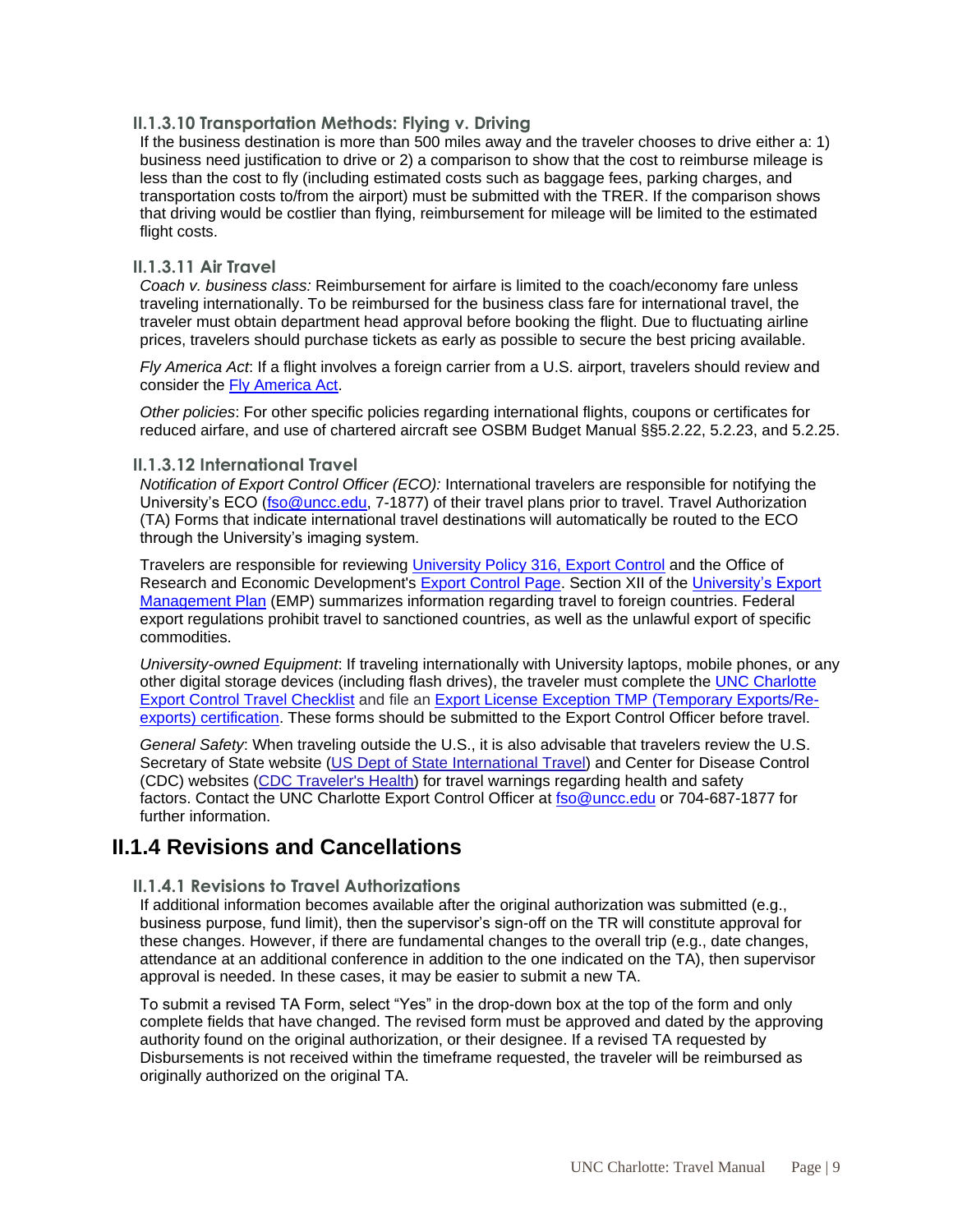If any travel plans previously authorized are later canceled, notify Disbursements immediately. The traveler should email Disbursements at [travel@uncc.edu](mailto:travel@uncc.edu) with the following information:

- Traveler name
- **Trip dates**
- **Reason for cancellation**

*Responsibility for charges*: If an employee's travel has been approved in advance and the cancellation or change is made at the direction of and/or for the convenience of the department, it is the department's obligation to pay any penalties and charges. If travel is canceled or changed for the personal benefit of the employee, it is the employee's obligation to pay any penalties and charges. However, in the event of accidents, serious illness, or death within the employee's immediate family or other critical circumstances beyond the control of the employee, the traveler's department may elect to pay the penalties and charges.<sup>16</sup> In all cases, the employee and/or department should make all efforts possible to recoup any costs already paid and avoid penalties and additional charges.

*Refunds*: It is the traveler's responsibility to pursue refunds for any pre-travel payments or direct billing arrangements already processed. All refunds obtained as a result of pre-travel payments are due to the University. Direct refunds to the traveler's contact person for deposit to the funding source from which the pre-travel payment originated (refund payments originally made via P-card back to the cardholder's account). Any travel advances will be voided at the time Disbursements is notified of the cancellation. If advance funds have already been cashed and are not returned to Disbursements within one week of the cancellation notification, a payroll deduction will be processed to recover the advance funds from the traveler. The traveler will not be eligible to receive additional advances until the outstanding advance is reconciled.

#### <span id="page-9-0"></span>**II.1.4.2 Revisions to Travel Reimbursement & Expense Reports ("TRER")**

Travelers will receive a request from a Travel Specialist and should submit a revised TRER if any of the following apply:

- Additional information or receipts are found after submission of the original reimbursement.
- Additional reimbursable trip-related expenses were incurred and not included in the original reimbursement.
- The TRER was not completed correctly

The approving authority of the original reimbursement, or their designee, must approve and date the revised form.

### <span id="page-9-1"></span>**II.2. PRE-TRAVEL PAYMENTS**

Below are the main ways to pay for travel expenses (in addition to direct billing rental cars in 49er Mart) via University funds prior to travel dates:

### <span id="page-9-2"></span>**II.2.1 Purchasing Card ("P-card")**

#### **The P-card is the preferred method of payment for expenses to be paid before travel and should be used for all expenses that will not be paid via reimbursement where possible**.

University employees who have P-card holders within their departments may have their P-card holder pay for business travel expenses using the card once a Travel Authorization (TA) Form has been completed, approved, and submitted. P-card holders may make travel-related payments on behalf of others, provided the P-card is authorized for that purpose.

Refer to the list of [allowable and non-allowable P-card expenses](https://finance.charlotte.edu/resources/purchasing-card-program/purchasing-card-reference-guide-pcrg) for complete detail.

<sup>16</sup> *Ibid*. §5.2.5, Penalties and Charges Resulting from Cancellations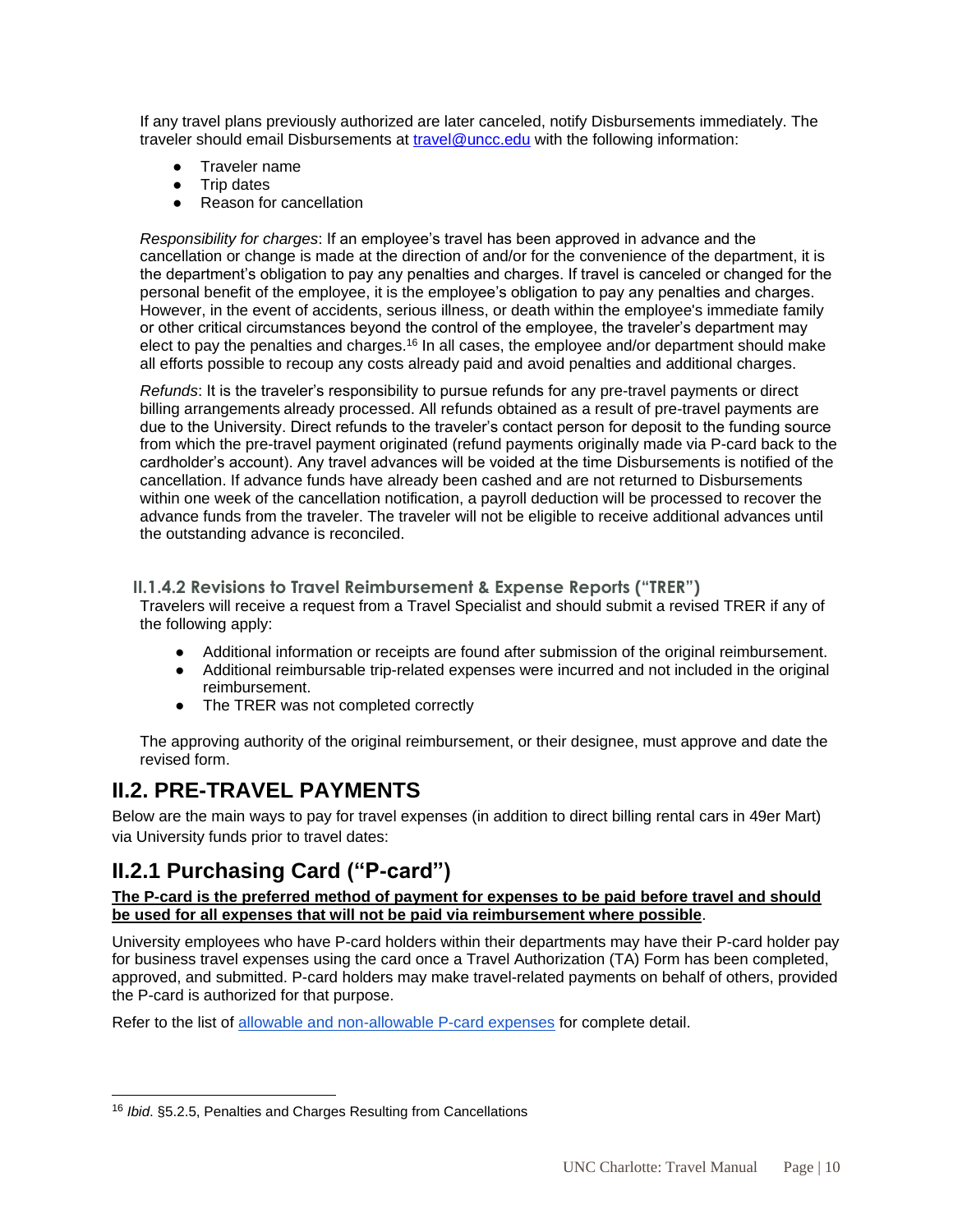## <span id="page-10-0"></span>**II.2.2 Electronic Check Requests (eCR)**

For vendors that do not accept credit card payments, an eCR must be submitted *at least two weeks before travel* to prepay a travel-related expense via direct deposit or check in [49er Mart.](https://49ermart.charlotte.edu/) Travelers should first confirm that payments cannot be made by P-card.

To receive payment from UNC Charlotte, a vendor must be established in the Banner Finance and 49er Mart systems. Follow the 49er Mart Canvas instructions [search for a supplier, request a new supplier, or](https://uncc.instructure.com/courses/44782/pages/search-for-a-supplier-request-new-supplier-existing-supplier-update?module_item_id=2372202)  [update an existing supplier](https://uncc.instructure.com/courses/44782/pages/search-for-a-supplier-request-new-supplier-existing-supplier-update?module_item_id=2372202) in our system.

### <span id="page-10-1"></span>**II.2.3 Travel Advances**

*When are Travel Advances allowed?* Travelers who are unable to pay for certain out-of-pocket expenses before reimbursement may request a travel advance. Advances are personal loans from the State of North Carolina, issued by UNC Charlotte. *You should make a request for an advance only when absolutely necessary.* The following stipulations apply:

- Travel advances should be reasonable and only for incidental, out of pocket expenses that cannot otherwise be prepaid (e.g., with a P-card, direct billing, or an eCR).
- Travel advances may only be used for University business expenses.
- The amount of the advance should not exceed the traveler's estimated out-of-pocket expenses (i.e., not including any P-card payments or other pre-travel payments).
- Non-employees are not eligible to receive travel advances.
- Blanket travel advances are not issued at UNC Charlotte.

How and when to request | Via [Request for Travel Advance](https://finance.charlotte.edu/resources/travel/travel-advance-request) form at least two weeks in advance of travel How and when Travel Advance will be issued Via Direct Deposit, within five business days before the date of departure Maximum Travel Advance amount issued Good faith estimated cost of the trip's out-of-pocket expenses How and when advances must be accounted for or repaid Via a Travel Reimbursement & Expense Report form within 30 calendar days after the travel period, or June 30, whichever comes first.

*Requirements for issuance and repayment of one-time Travel Advances.<sup>17</sup>*

*Collection of unpaid amounts:*

- If an advance remains outstanding for more than 30 days, a payroll deduction may be initiated to recover the amount of the advance.
- Once a payroll deduction has been initiated, the employee may not request reimbursement for any expenses related to that travel.
- If a traveler defaults on a travel advance (i.e., a payroll deduction was required to recompense the University, insufficient funds check was presented to satisfy the travel advance), they will not be eligible for future advances until the financial obligation to the University is satisfied.
- $\bullet$  Per the University's accountable plan, as established per IRS guidelines,<sup>18</sup> any travel advances not repaid within 120 days of the travel period will be considered taxable income to the traveler.

<sup>17</sup> *Ibid.,* OSBM Budget Manual §5.1.40, Travel Advances

<sup>18</sup> IRC §62(c); Treas. Reg. §1.62(c)(2)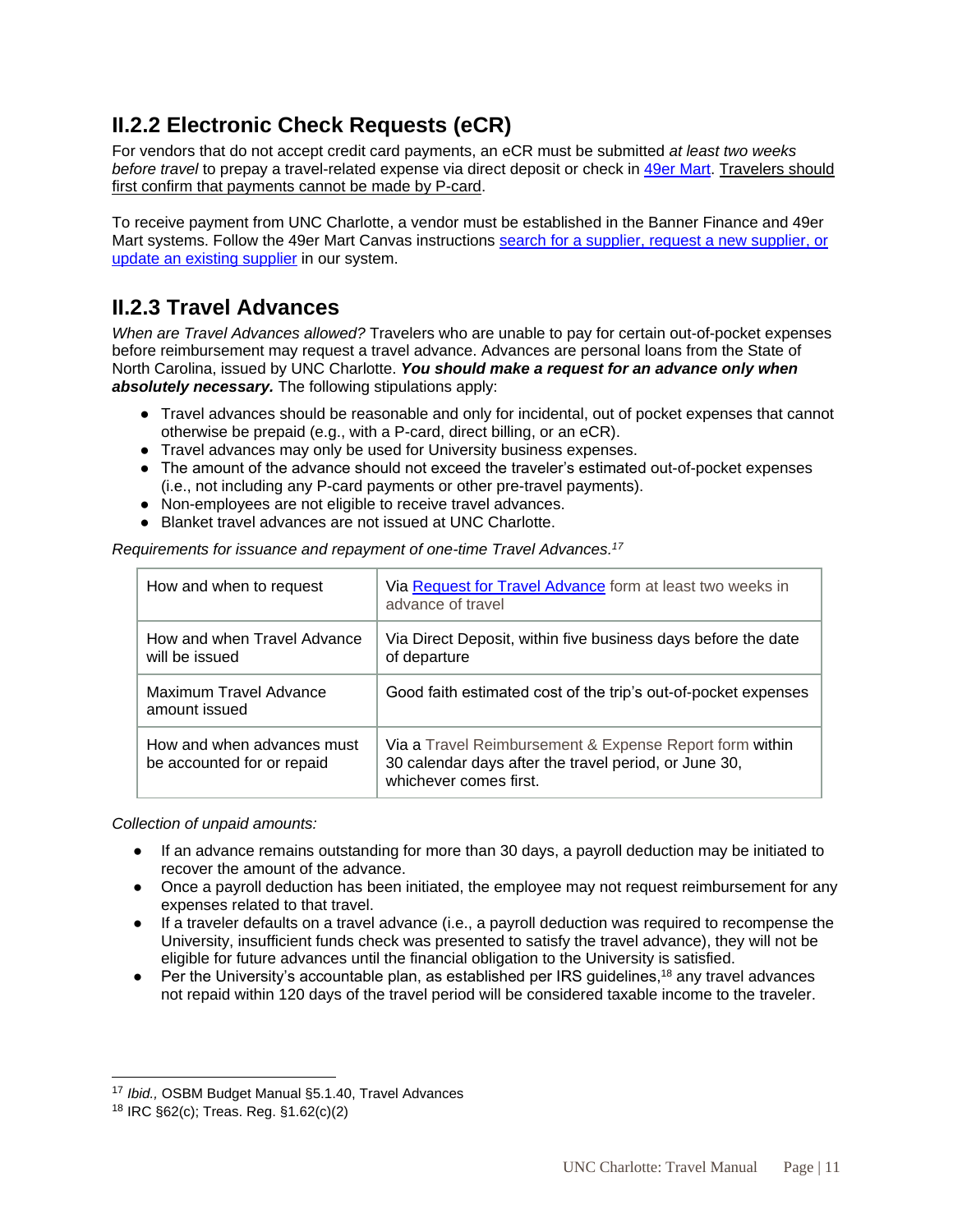# <span id="page-11-0"></span>III. DURING TRAVEL

## <span id="page-11-1"></span>**III.1. SAVING AND SUBMITTING RECEIPTS**

While in *travel status*, travelers must keep and submit receipts as indicated in the TRAVEL REIMBURSEMENT & EXPENSE REPORT (TRER) GRID. Receipts should indicate the name of the vendor, date of the transaction, itemized cost for each good or service, and the method of payment.

Only receipts for reimbursable expenses not paid with a Purchasing Card (P-card) must be submitted with the TRER. The transaction number (TXN) of all P-card payments associated with each trip must be entered, as prompted on the TRER.

Note that you can submit copies of receipts to Disbursements provided:

- Receipts remain legible once scanned in the University's imaging system, and
- Departments retain original receipts until the TRER has been processed or the receipts are otherwise needed (e.g., for warranties),

The Disbursements Office will retain copies of documentation in the University's imaging system for the prescribed document retention period, which is currently five years.

#### **Missing Receipts**:

For missing receipts for reimbursable expenses **over \$25**:

- 1. Travelers should try to obtain a duplicate receipt from the vendor.
- 2. If the traveler cannot obtain a duplicate receipt, submit a MISSING RECEIPT AFFIDAVIT.

For missing receipts for reimbursable expenses *equal to or less than \$25*, the traveler must indicate on the Travel Reimbursement & Expense Report what expense was incurred and that the receipt for the expense was lost or not provided. A Missing Receipt Affidavit is not necessary.

#### **International Receipts**:

Convert international receipts in a foreign language to English before submitting them with the Travel Reimbursement & Expense Report. Convert all amounts into U.S. Dollars based on the exchange rate effective on the transaction date. Use the [XE Currency Converter.](https://docs.google.com/document/d/1gmDqnjpV3Cu7kaSIt-fVOxBzseX5M4ul/edit#heading=h.39kk8xu)

#### **Paying for Your Own Expenses**:

In general, employees should only pay for their travel expenses. Employees are not allowed to pay for travel expenses on behalf of guests, students, or other employees unless an authorized P-card user on a departmental P-card is making payment. Exceptions are allowed for group travel arrangements or payment for group meals that have a valid business purpose and meet the requirements of this Manual and [University Policy 601.8.](#page-26-0)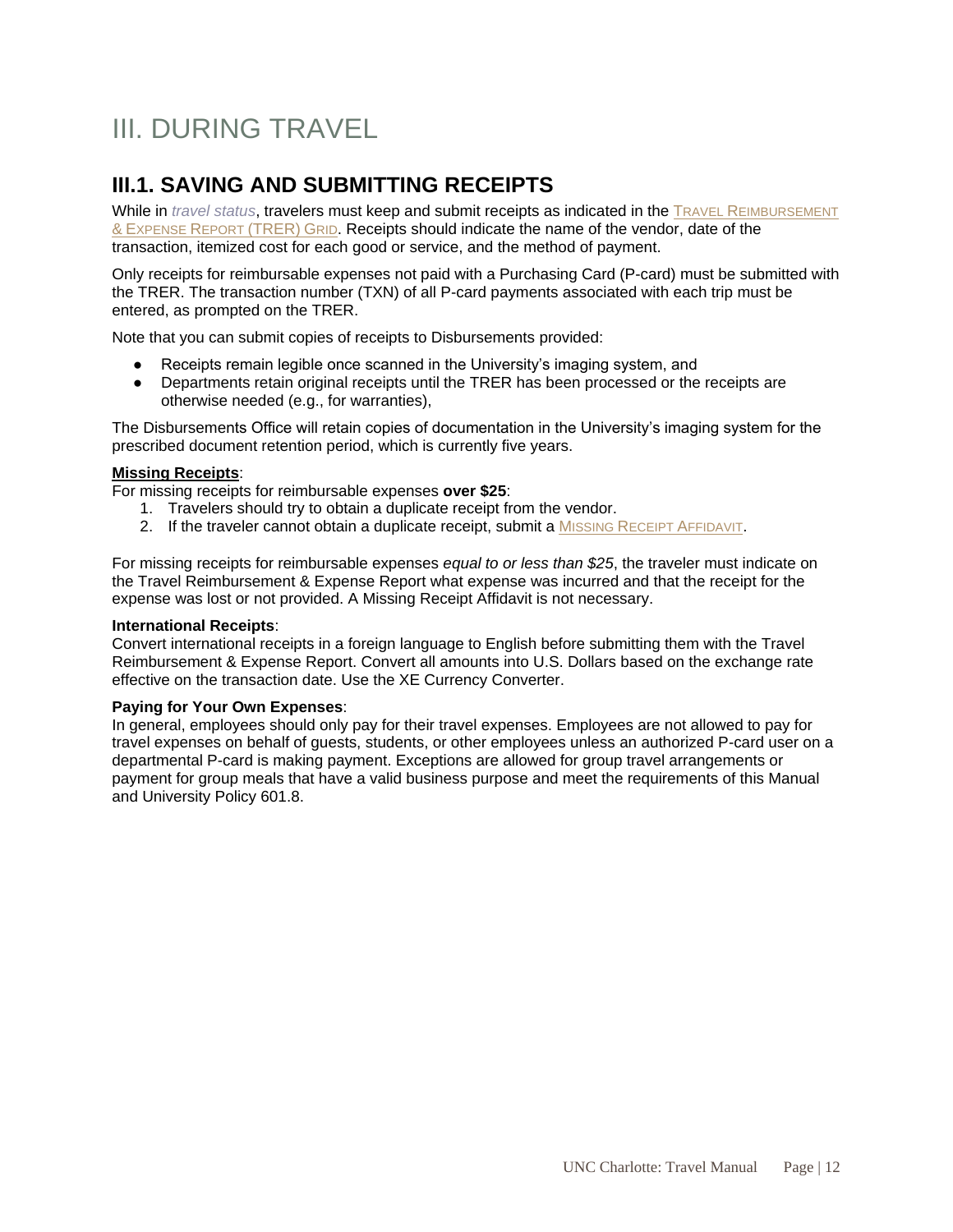# <span id="page-12-0"></span>IV. AFTER TRAVEL

Complete a TRER when any of the following are true:

- A Travel Authorization (TA) form was submitted for the trip.
- The traveler received a travel advance.
- The traveler incurred overnight travel expenses on a P-card.
- The employee is in *overnight travel status*, and the trip includes allowable expenses beyond mileage and transportation that need to be reimbursed

TRERs must be submitted to Disbursements **within 30 days of the return date**. <sup>19</sup> Per UNC Charlotte's accountable plan, as established per IRS quidelines,<sup>20</sup> any travel reimbursement requests submitted 60 days or later after the return date may be taxable to the employee. Contact the Disbursements Manager or the Associate Controller for Accounting and Disbursements immediately if there is a justifiable reason that you cannot turn a reimbursement and expense report in within 30 days after the expense is paid or incurred. Any requests submitted one year or later after the return date will not be accepted.

**Note:** If your reimbursement request amount is less than one dollar, you must still submit the reimbursement paperwork to Disbursements. However, due to the immateriality of the amount and the resources required to process a check, the amount will be written off.

The TRAVEL FORMS PACKAGE contains the TA, TRER, detailed line-by-line guidance for each form, as well as a rate page and meal tier appendix*.*

**Note:** if the traveler only has mileage and/or transportation expenses for one-day travel, the traveler may use the MILEAGE & TRANSPORTATION REIMBURSEMENT FORM.

### <span id="page-12-1"></span>**IV.1 Delegated Authority**

The entire campus has delegated authority for travel reimbursement and expense reports (TRERs). Delegated authority encompasses the following:

- Criteria (must meet all of the following): submit lower-risk reimbursement requests (\$500 or less) that do not involve international travel or travel advances no later than 60 days after the trip return date.
- Reimbursements that meet these criteria will be processed directly for payment and post-audited on a sample basis. Audit reports will be sent periodically to departmental fund managers.
- All reimbursement requests should be thoroughly reviewed, approved, and signed before submitting them to Disbursements for processing.
- Authority and responsibility for reviewing and approving travel by employees and guests of the University reside with the person responsible for the fund to which the expense is to be charged.

Departments continue to be responsible for ensuring the information submitted on the TRER is in accordance with University travel policy and certifying by signature that all TRERs are an accurate statement of expenses incurred.

<sup>&</sup>lt;sup>19</sup> NC G.S. §138-6(c); OSBM Budget Manual §5.0.2, Cost-effective travel for state business

 $^{20}$  IRC §62(c); Treas. Reg. §1.62(c)(2)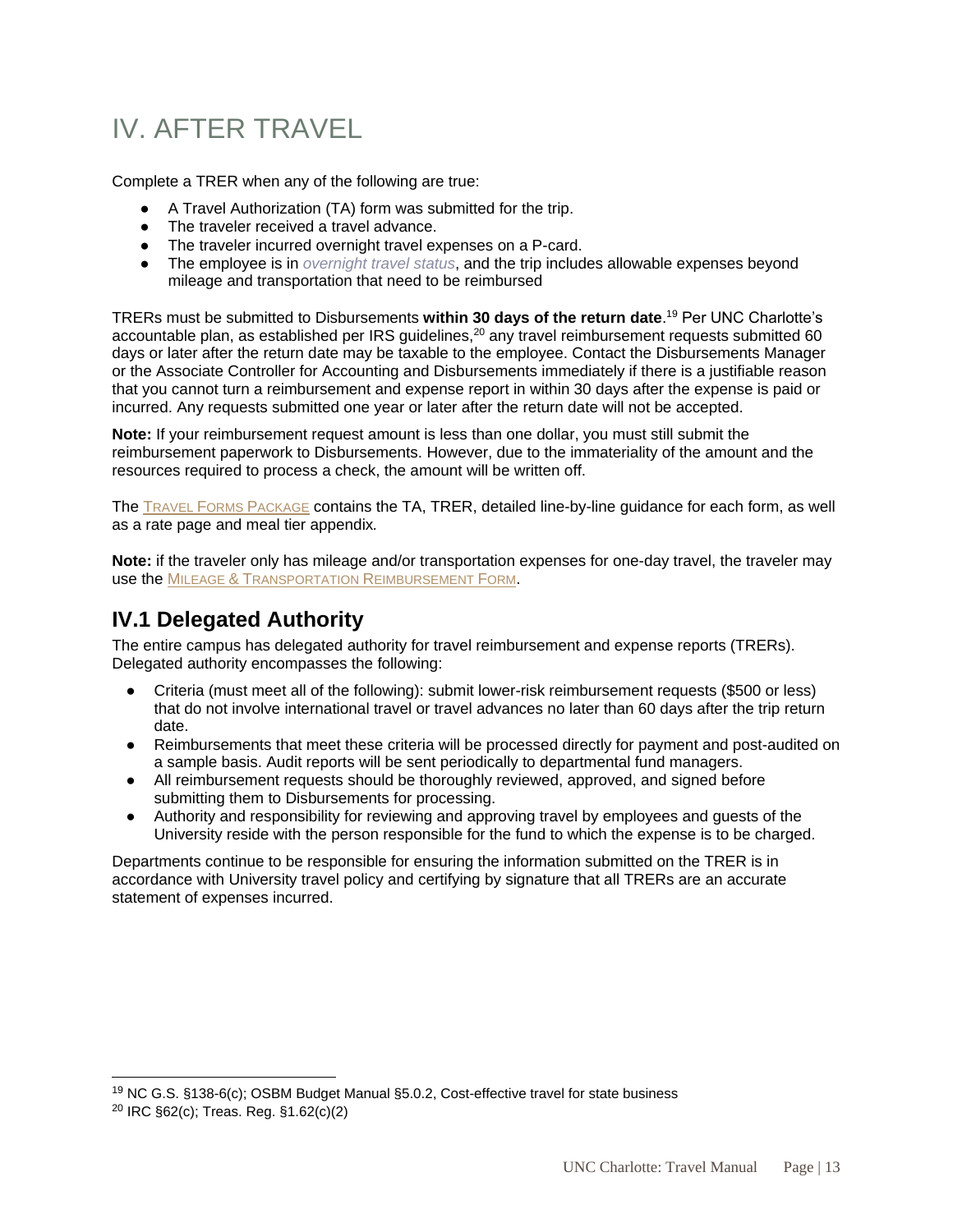### <span id="page-13-0"></span>**IV.2. OTHER TRAVEL REIMBURSEMENT & EXPENSE REPORT (TRER) REQUIREMENTS**

### <span id="page-13-1"></span>**IV.2.1 Signatures**

To be complete, all TRERs must be signed by the traveler and their supervisor or designee. The Disbursements Office will accept signatures completed via [DocuSign](https://spaces.charlotte.edu/pages/viewpage.action?pageId=73636512) or a signed TRER (either in hard copy or a scanned version). No proxies are allowed for the traveler. Rubber stamps, digital stamps, copied signatures, or any variations thereof will not be accepted. Without the proper approval signatures, any expenses incurred will be the traveler's sole responsibility.

**Exception for Non-employee Zero Reimbursement**: Non-employee travelers who are not receiving a direct reimbursement from the trip are not required to sign the TRER. The phrase "Non-employee zero reimbursement" will automatically appear in the traveler's signature block for zero reimbursements.

### <span id="page-13-2"></span>**IV.2.2 Receipts**

#### **Submission**:

l

Only receipts for reimbursable expenses *not* paid with a Purchasing Card (P-card) must be submitted with the TRER. You will still need to note the transaction number (TXN) of all P-card payments associated with each trip as prompted on the TRER. Tape receipts to the [Receipt Page](https://finance.charlotte.edu/resources/travel/receipt-page) and submit with the TRER. No paper clips, please! Note that any documentation, including receipts, submitted with the Travel Authorization (TA) Form does not need to be submitted again with the TRER since the documentation will have been scanned into the University's imaging system.

Note that you can submit copies of receipts to Disbursements as long as:

- Receipts remain legible once scanned in the University's imaging system, and
- Departments retain original receipts until the travel reimbursement and expense report has been processed or the receipts are otherwise needed (e.g., for warranties)

Disbursements will retain copies of documentation in the University's imaging system for the prescribed document retention period, which is currently five years.

#### **Credit/Debit Card Numbers and Other Confidential Information**:

Do **not** submit any documentation to Disbursements that includes full credit/debit card numbers, or what are referred to as "Primary Accounts Numbers" ("PANs"). These are the 16-digit numbers for Visa and MasterCard and the 15-digit numbers for American Express cards that are printed on the front of the cards.<sup>21</sup>

If you do have any receipts or statements that need to be submitted with your Travel Forms that include full PANs, you must redact the number so that only the last four digits of the PAN remain as follows:

- Print an electronically redacted statement (this option is commonly provided by bank and credit card company web portals), or
- Physically cut out the PAN except for the last four digits.

PANs that have been marked out with a pen or marker are not considered fully redacted, as scanners and copiers can still pick up these numbers.

Exercise prudent judgment when submitting other confidential or sensitive information, as defined in University Policy 311, *Information Security*. Do not submit confidential information for scanning into the University's imaging system whenever possible.

<sup>&</sup>lt;sup>21</sup> See Payment Card Industry Data Security Standards (PCI DSS), which prohibit storage of unencrypted PANs. Data in the University's imaging system, which houses all University Travel Forms submitted to Disbursements, is unencrypted.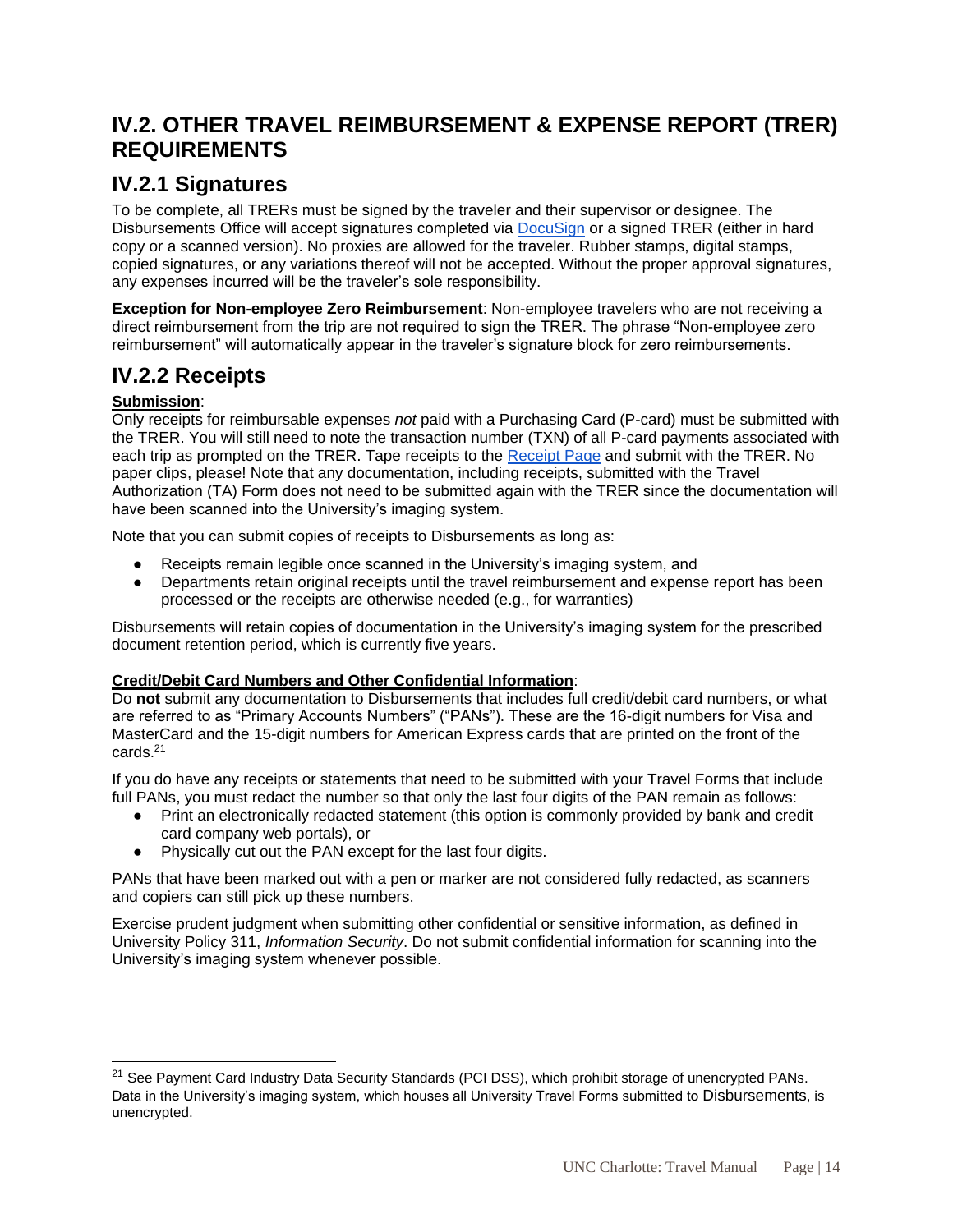## <span id="page-14-0"></span>**IV.3. TRAVEL REIMBURSEMENT & EXPENSE REPORT ("TRER") GRID**

The following tables explain what travel-related business expenses are reimbursable, at what amounts, and what substantiation is required to obtain reimbursement.

### <span id="page-14-1"></span>**IV.3.1 Business Purpose Support and Registration Fees**

| <b>Business Expense</b>           | <b>Amount Reimbursable</b>                                                                                                 | <b>Substantiation Required</b>                                                                                                                                                                             |
|-----------------------------------|----------------------------------------------------------------------------------------------------------------------------|------------------------------------------------------------------------------------------------------------------------------------------------------------------------------------------------------------|
| <b>Business purpose</b><br>travel | Costs associated with purpose business travel<br>within one day of the travel event (two days for<br>international travel) | Documentation supporting<br>the business purpose of the<br>trip that includes the<br>business dates, location, and<br>purpose (e.g., conference<br>registration, meeting invite,<br>or research itinerary) |
| <b>Registration Fees</b>          | Actual expense incurred <sup>22</sup>                                                                                      | Receipt that includes name<br>of conference and<br>conference dates                                                                                                                                        |

### <span id="page-14-2"></span>**IV.3.2 Transportation**

| <b>Business Expense</b>                                      | <b>Amount Reimbursable</b>                                                                                                                                                                                                                                                                                                                                                                                                                                                                                                                                    | <b>Substantiation Required</b>                                                                                                                                            |
|--------------------------------------------------------------|---------------------------------------------------------------------------------------------------------------------------------------------------------------------------------------------------------------------------------------------------------------------------------------------------------------------------------------------------------------------------------------------------------------------------------------------------------------------------------------------------------------------------------------------------------------|---------------------------------------------------------------------------------------------------------------------------------------------------------------------------|
| Airfare                                                      | Actual expense incurred, limited to actual<br>coach/economy/main cabin fare. <sup>23</sup><br>Business/first class fare is allowable with any<br>funds for international flights. For domestic<br>flights, discretionary funds must be used. Prior<br>approval must be obtained for any<br>international flights. <sup>24</sup><br>Travelers must fly from CLT or the airport<br>nearest their duty station, or obtain a cost<br>comparison to CLT flights if they wish to fly<br>from another airport. Reimbursement is limited<br>to the lower cost option. | Itemized receipt<br>Trip itinerary details<br>Cost comparisons:<br>Provide flight cost<br>$\circ$<br>comparison to CLT<br>flights if wish to fly from<br>another airport. |
| Airfare - Baggage<br>Fees                                    | Baggage Fees incurred are allowable if<br>prudent and substantiated by a receipt                                                                                                                                                                                                                                                                                                                                                                                                                                                                              | Paid receipt                                                                                                                                                              |
| Airfare - Priority<br>Boarding or<br><b>Preferred Access</b> | <b>Expenses for Priority Boarding or Preferred</b><br>Access are only reimbursable if the traveler<br>has a documented ADA (Americans with<br>Disabilities Act) requirement. Certain<br>expenses may be paid from Discretionary<br>Funds.                                                                                                                                                                                                                                                                                                                     | Complete an<br><b>Accommodation Request</b><br>Form before travel occurs.<br>Paid receipt<br>Provide the business<br>purpose on receipt                                   |

<sup>&</sup>lt;sup>22</sup> OSBM Budget Manual, §5.2.12, Convention Registration

<sup>23</sup> *Ibid.*, §5.2.20, Transportation by Common Carrier

<sup>24</sup> *Ibid.*, §5.2.20, Transportation by Common Carrier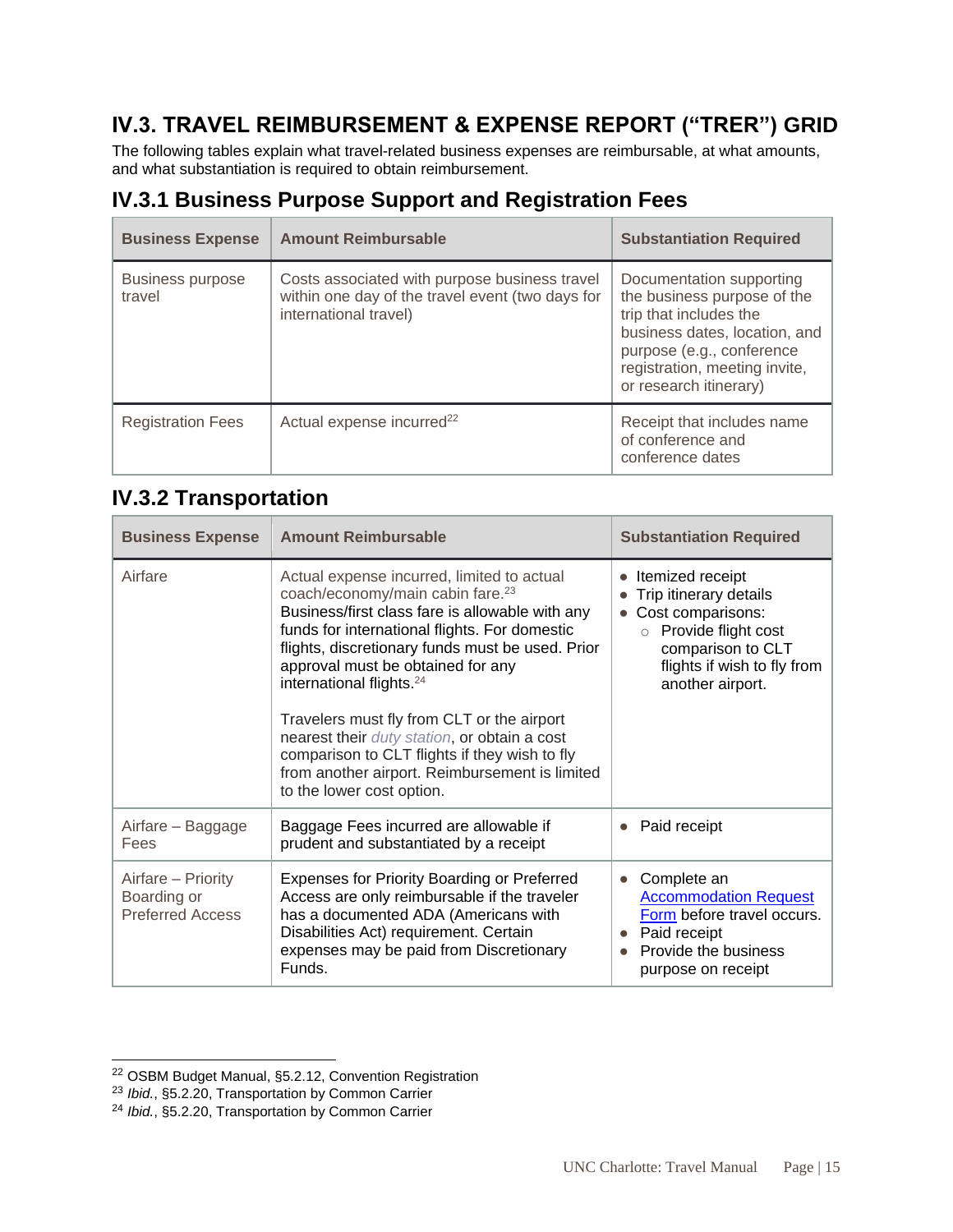| Airfare – Seat<br>assignments and<br>preferences                | Fees for check-in or seat assignments on<br>domestic flights in coach/economy/main cabin<br>are reimbursable if they are deemed<br>necessary for travel and are substantiated by<br>a receipt. Upgrades and seating preferences<br>(including "Main Cabin Extra" and "Preferred<br>Seating" with American Airlines) are allowed if<br>paid using discretionary funds. <sup>25</sup>                                                                                                                                                                                                                                                                                                                                                                                                                                                                                                                                 | • Paid receipt<br>Prior approval on travel<br>$\bullet$<br>authorization for seating<br>costs                                                                                                                                                                                                                                                                                                                                                                                     |
|-----------------------------------------------------------------|---------------------------------------------------------------------------------------------------------------------------------------------------------------------------------------------------------------------------------------------------------------------------------------------------------------------------------------------------------------------------------------------------------------------------------------------------------------------------------------------------------------------------------------------------------------------------------------------------------------------------------------------------------------------------------------------------------------------------------------------------------------------------------------------------------------------------------------------------------------------------------------------------------------------|-----------------------------------------------------------------------------------------------------------------------------------------------------------------------------------------------------------------------------------------------------------------------------------------------------------------------------------------------------------------------------------------------------------------------------------------------------------------------------------|
| $Airport -$<br><b>Travel To/From CLT</b><br>Airport             | For travel by:<br>Taxi, Airport Shuttle, Ride Sharing<br>Services, or Public Transportation - actual<br>costs<br>• Private Car, being dropped off $-$ IRS<br><b>Business Standard Mileage Rate x</b><br>maximum of two round trips* and no<br>parking charges<br>• Private Car, park at airport - IRS Business<br>Standard Mileage Rate x one round trip*<br>and parking charges <sup>26</sup> limited to the<br>maximum charge per day for airport<br>express deck (formerly business valet)<br>parking (current CLT airport rate is \$16 per<br>day)<br>*Mileage is calculated from the closer of the<br>traveler's point of departure or duty station<br>(whichever is less) and should be calculated to<br>the nearest whole number.<br>Mileage to/from any airport is limited to 15<br>miles each way, which is the distance<br>between the University duty station and the<br>nearest airline terminal (CLT). | • For actual costs incurred:<br>itemized receipts (parking<br>receipts should show<br>parking dates and times)<br>Mileage: Printed<br>$\bullet$<br>directions showing total<br>mileage (may use<br><b>MapQuest or Google</b><br>Maps) unless using one of<br>the following standard<br>mileages:<br>o To/from main campus:<br>15 miles each way<br>o To/from Center City<br>Building: 8 miles each<br>way<br>Indicate what form of<br>transportation was taken<br>to/from airport |
| Airport-<br><b>Travel To/From</b><br><b>Destination Airport</b> | For travel by:<br>Taxi, Airport Shuttle, Ride Sharing<br>$\bullet$<br>Services, or Public Transportation - actual<br>costs<br>• Rental Vehicles - actual costs if prior<br>approval was obtained by the department<br>head or their designee and the rental<br>vehicle is not being used solely for the<br>convenience of the employee <sup>27</sup>                                                                                                                                                                                                                                                                                                                                                                                                                                                                                                                                                                | For actual costs incurred:<br>itemized receipts                                                                                                                                                                                                                                                                                                                                                                                                                                   |

<sup>25</sup> *Ibid.*, §5.2.20, Transportation by Common Carrier

<sup>26</sup> *Ibid.*, §5.2.26, Travel to/from Airport at Employee's Duty Station

<sup>27</sup> *Ibid.*, §5.2.27, Travel to/from Airport at Employee's Destination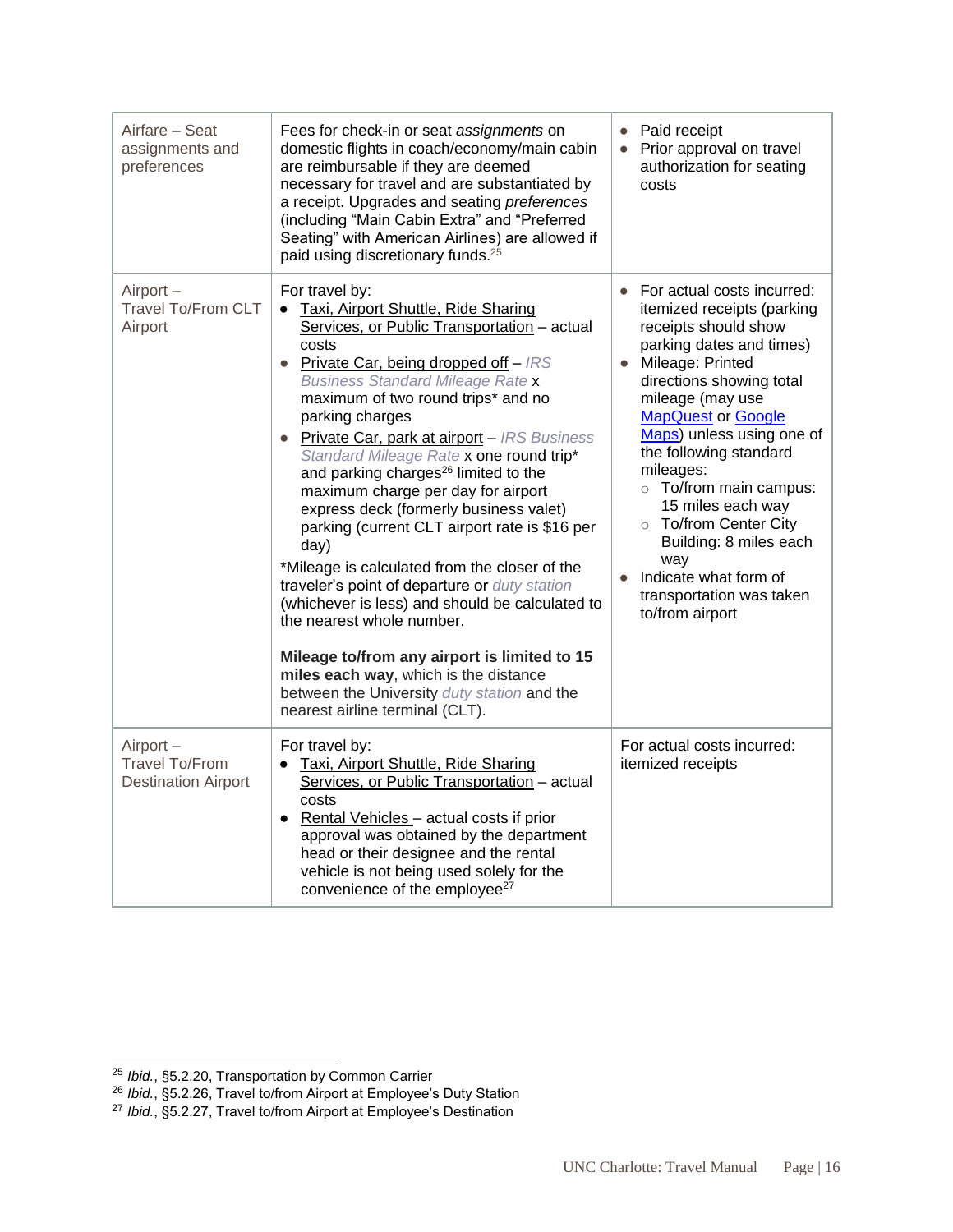| Ground<br>Transportation -<br><b>Motor Fleet Vehicle</b><br>(if available)                                                                                | Motor Fleet will bill the traveler's department<br>directly for the use of the vehicle via an<br>Interdepartmental Invoice, a gas card will be<br>provided with the vehicle, and there should<br>generally be no other related out-of-pocket<br>expenses.<br>No common carrier or public transportation<br>fares are reimbursable when a state-owned<br>vehicle is used unless it is shown that such<br>transportation was more economical. <sup>28</sup>                                                                | None; no costs to reimburse<br>on travel forms                                                                                                                                                                                                                                                                                                                                                                                                                                                                         |
|-----------------------------------------------------------------------------------------------------------------------------------------------------------|--------------------------------------------------------------------------------------------------------------------------------------------------------------------------------------------------------------------------------------------------------------------------------------------------------------------------------------------------------------------------------------------------------------------------------------------------------------------------------------------------------------------------|------------------------------------------------------------------------------------------------------------------------------------------------------------------------------------------------------------------------------------------------------------------------------------------------------------------------------------------------------------------------------------------------------------------------------------------------------------------------------------------------------------------------|
| Ground<br>Transportation -<br><b>Personal Vehicle</b><br>Mileage                                                                                          | Mileage* x Reimbursement Rate, as follows:<br>The traveler will be reimbursed at the IRS<br><b>Business Standard Mileage Rate.</b><br>Travelers are encouraged to request a Motor<br>Fleet vehicle first regardless of the round-trip<br>mileage, as well as to carpool when possible.<br>*Mileage is calculated from the closer of the<br>traveler's duty station or point of departure to<br>the destination (and return), whichever is<br>less <sup>29</sup> and should be calculated to the nearest<br>whole number. | Printed directions showing<br>total mileage (may use<br><b>MapQuest or Google</b><br>Maps) unless using one of<br>the following standard<br>mileages:<br>Main campus to Center<br>$\circ$<br>City Building: 9 miles<br>each way<br>o Main campus to NC<br>Research Campus in<br>Kannapolis: 19 miles<br>each way<br>o Main campus to Raleigh<br>state capitol or NC State:<br>157 miles each way<br>• If your actual mileage<br>exceeds direct round trip<br>mileage, provide an<br>explanation for the<br>difference. |
| Ground<br>Transportation -<br>Train, bus, subway,<br>taxi fare, ride<br>sharing services,<br>ferry; rental cars;<br>parking; highway/<br>interstate tolls | Actual expenses incurred for business<br>purposes (no expenses will be reimbursed that<br>are for the convenience of the traveler $30,31$ .<br>Travel to and from an employee's duty station<br>or home and the train/bus station or car rental<br>provider is reimbursable at the IRS Business<br>Standard Mileage Rate. <sup>32</sup><br>Air, rail, and bus fare is limited to actual coach<br>fare. $33$                                                                                                              | Itemized receipt<br>$\bullet$<br>• List business purpose if<br>not clear in documentation<br>For train and bus fare: trip<br>itinerary                                                                                                                                                                                                                                                                                                                                                                                 |

<sup>28</sup> *Ibid*., §5.2.16, Transportation by State Vehicle at Destination

<sup>29</sup> *Ibid.*, §5.2.13, Transportation by Personal Vehicle

<sup>30</sup> *Ibid*., §5.2.19, Parking, Tolls, Fees and Fines

<sup>31</sup> *Ibid*., §5.2.14, Transportation by a Rental Vehicle

 $32$  Ibid., §5.2.26, Travel to/from Airport or Car Rental at Employee's Duty Station

<sup>33</sup> *Ibid*., §5.2.20, Transportation by Common Carrier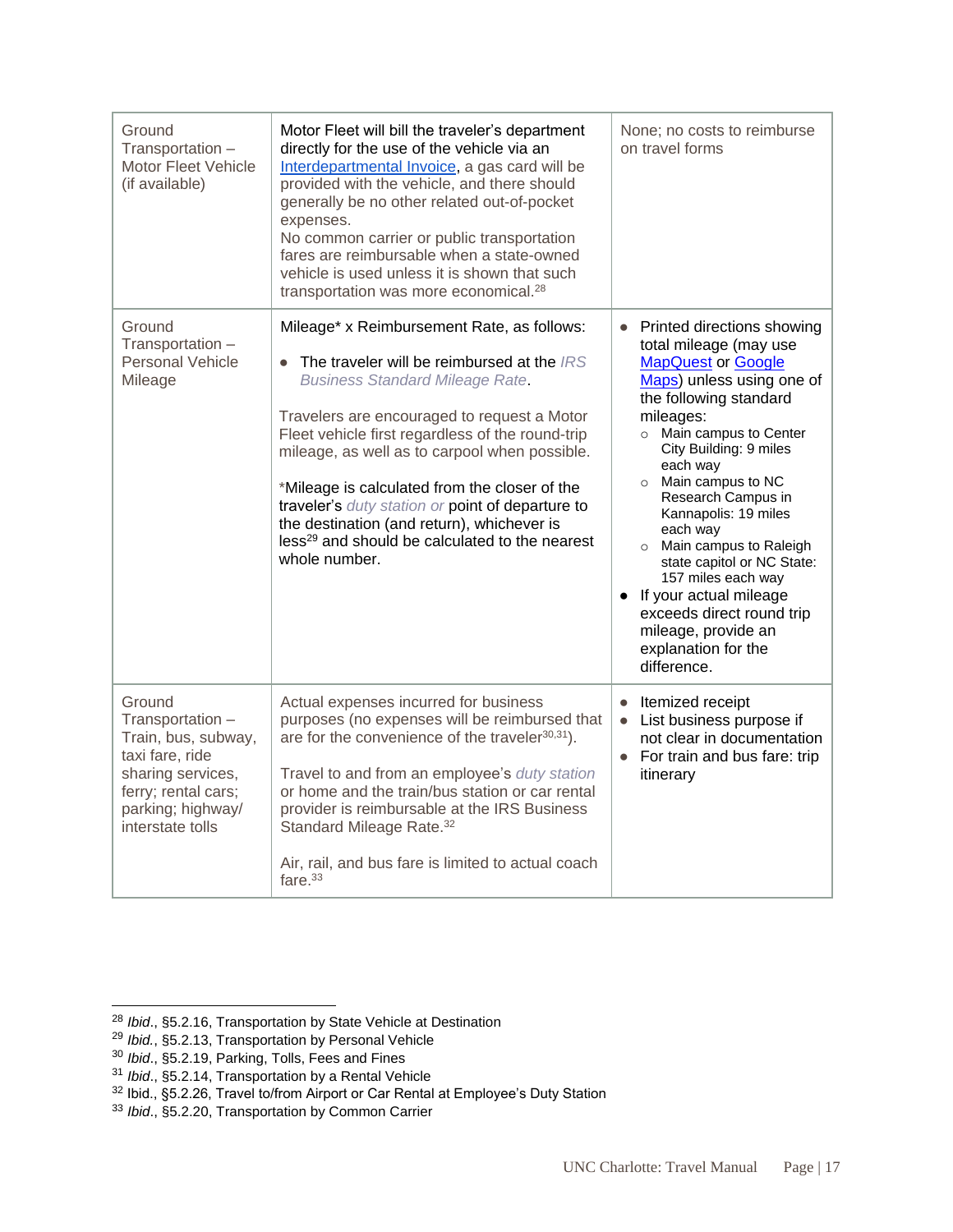| CATS light rail<br>tickets | Employees can be reimbursed for round-trip<br>CATS light rail tickets purchased for legitimate<br>business travel purposes. Note that if an<br>employee purchases a personal CATS all-<br>access pass and uses it occasionally to travel<br>for university business, they cannot be<br>reimbursed for a portion of the annual cost or<br>any related mileage. | Receipt. The preferred<br>method to purchase<br>round-trip passes is to<br>use a University-issued<br>p-card. |
|----------------------------|---------------------------------------------------------------------------------------------------------------------------------------------------------------------------------------------------------------------------------------------------------------------------------------------------------------------------------------------------------------|---------------------------------------------------------------------------------------------------------------|
|----------------------------|---------------------------------------------------------------------------------------------------------------------------------------------------------------------------------------------------------------------------------------------------------------------------------------------------------------------------------------------------------------|---------------------------------------------------------------------------------------------------------------|

| <b>Business Expense</b>                                                                       | <b>Amount Reimbursable</b>                                                                                                                                                                                                                                                                                                          | <b>Substantiation Required</b>                                                                                                                                                                                                                                                                                                                              |
|-----------------------------------------------------------------------------------------------|-------------------------------------------------------------------------------------------------------------------------------------------------------------------------------------------------------------------------------------------------------------------------------------------------------------------------------------|-------------------------------------------------------------------------------------------------------------------------------------------------------------------------------------------------------------------------------------------------------------------------------------------------------------------------------------------------------------|
| Commercial<br>Lodging (hotels)                                                                | Room and occupancy tax for<br>accommodations, as long as the destination is<br>at least 35 miles from the employee's duty<br>station or home, whichever is less. <sup>34</sup><br>Lodging costs that exceed the University<br>subsistence rates must be approved by the<br>traveler's department head or designee before<br>travel. | Itemized hotel invoice<br>showing dates of lodging,<br>room rate, taxes, and the<br>total amount paid.<br>When using an online travel<br>site, submit a copy of the<br>billing receipt.<br>Note: The University is<br>exempt from sales tax<br>charged by North Carolina<br>hotels. However, the<br>University is not exempt<br>from local occupancy taxes. |
| Commercial<br>$L$ odging $-$<br>Incidentals                                                   | <b>Internet Connection Fees, Hotel</b><br>$\bullet$<br>Parking - Actual costs, using most cost-<br>efficient method available<br>Note: Employees receiving a Mobile<br>Communication Device (MCD) allowance<br>cannot be reimbursed for business or personal<br>calls made while in travel status.                                  | • For all - Copy of hotel<br>invoice or receipt with<br>itemized charges<br><b>Internet Connection</b><br><b>Fees</b> – Indicate business<br>purpose                                                                                                                                                                                                        |
| Non-commercial<br>Lodging (e.g., rental<br>by private third<br>party, rental of<br>apartment) | Per the NC OSBM Budget Manual,<br>authorization for third party lodging<br>arrangements must be approved before travel.<br>Without this approval, third party lodging<br>expenses will not be reimbursed. <sup>35</sup>                                                                                                             | <b>• Submit a THIRD PARTY</b><br><b>LODGING AUTHORIZATION</b><br>REQUEST. Requests for<br>third party lodging must<br>provide evidence of<br>savings to the State.<br>• Quote for third-party<br>lodging location<br>Three hotel quotes for<br>cost comparison                                                                                              |

## <span id="page-17-0"></span>**IV.3.3 Subsistence – Lodging**

<sup>34</sup> *Ibid*., §5.2.2, Conditions for Lodging Reimbursement

<sup>35</sup> *Ibid.*, §5.2.4, Third Party Lodging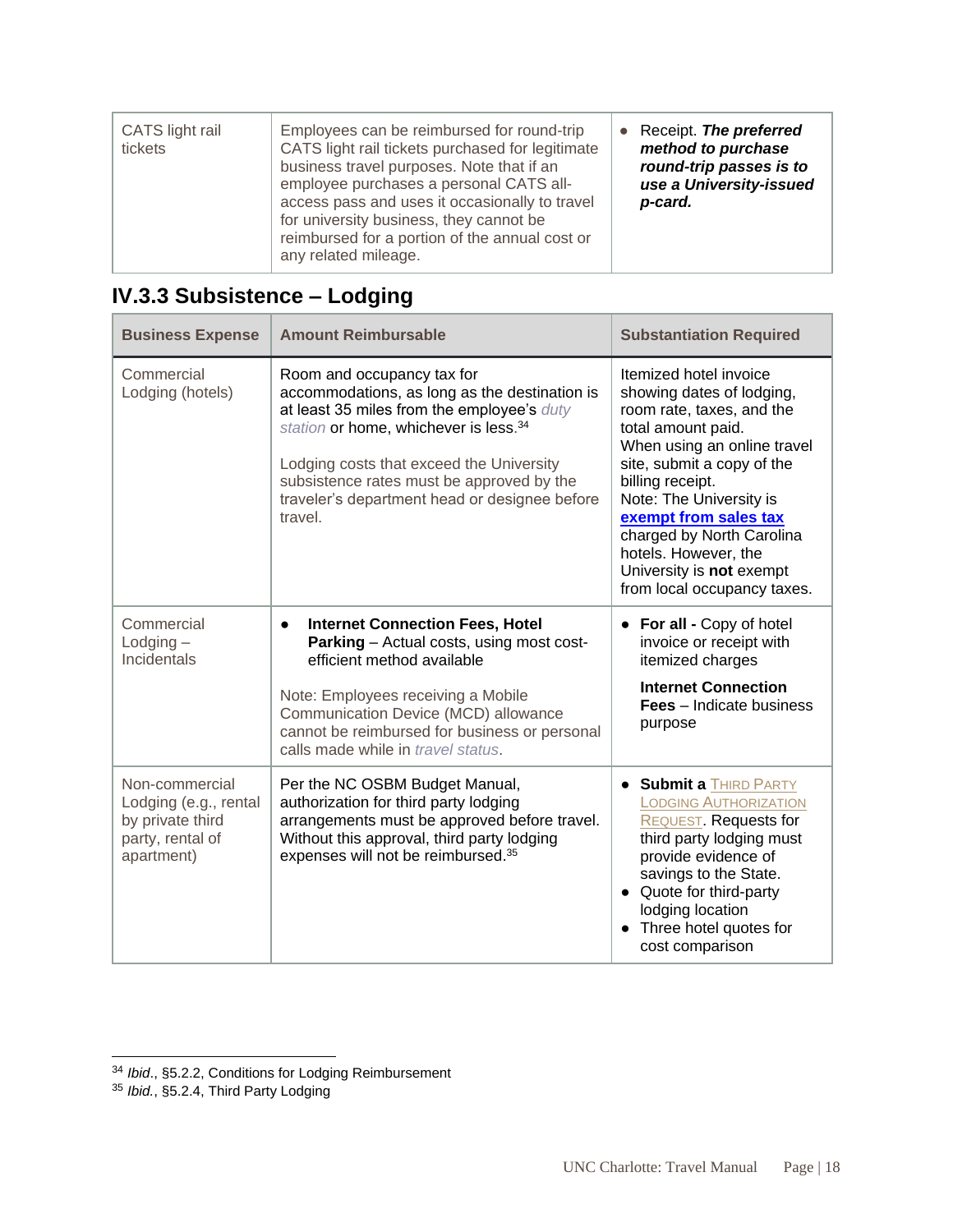| <b>Business Expense</b>                                                                                | <b>Amount Reimbursable</b>                                                                                                                                                                                                                                                                                                                                                                                                                                                                                                                                                                                                                                                                 | <b>Substantiation Required</b>                                                                                                                                                                                                            |
|--------------------------------------------------------------------------------------------------------|--------------------------------------------------------------------------------------------------------------------------------------------------------------------------------------------------------------------------------------------------------------------------------------------------------------------------------------------------------------------------------------------------------------------------------------------------------------------------------------------------------------------------------------------------------------------------------------------------------------------------------------------------------------------------------------------|-------------------------------------------------------------------------------------------------------------------------------------------------------------------------------------------------------------------------------------------|
| Meals - provided (in<br>registration fees,<br>conference costs, at<br>research site,<br>meeting; etc.) | None.<br>Exceptions:<br>Employees may be reimbursed, if<br>requested, for breakfast even if their<br>lodging establishment or conference<br>location offers a free continental<br>breakfast. <sup>36</sup><br>• If the traveler has dietary restrictions for<br>health or religious reasons that cannot be<br>accommodated by the host or conference<br>(traveler must take initiative to notify the<br>host/conference of such in advance), this<br>must be documented and meal per diem<br>may be claimed.<br>Note that meals provided as part of the cost of<br>an essential program session (e.g., speakers<br>during lunch at a training session) are not<br>separately reimbursable. | Clearly indicate any meals<br>provided as part of the<br>cost of the program or<br>event<br>If breakfasts were<br>provided by the<br>conference or meeting<br>host, indicate whether<br>they were continental or<br>full (hot breakfast). |
| Meals - not<br>provided, and<br>traveler is in<br><b>Overnight Travel</b><br><b>Status</b>             | Meals are reimbursable at University<br>subsistence rates under the following<br>conditions:<br>• In travel status all day: Breakfast, lunch,<br>and dinner<br>• Day of departure:<br>o Breakfast, if depart duty station or home<br>prior to 6 am<br>o Lunch, if depart duty station or home prior<br>to Noon<br>o Dinner, if depart duty station or home<br>prior to 5pm<br>• Day of return:<br>○ Breakfast<br>o Lunch, if return to duty station or home<br>after 2pm<br>o Dinner, if return to duty station or home<br>after 8pm <sup>37</sup>                                                                                                                                         | Departure and arrival<br>times<br>Clearly indicate any meals<br>provided as part of the<br>cost of the program or<br>event<br>Note: Receipts are not<br>required if reimbursed at<br>University subsistence<br>rates                      |
| Meals - not<br>provided, and<br>traveler is in Travel<br>Status (not<br>overnight)                     | Meals are not reimbursable when there is no<br>overnight stay.                                                                                                                                                                                                                                                                                                                                                                                                                                                                                                                                                                                                                             |                                                                                                                                                                                                                                           |

### <span id="page-18-0"></span>**IV.3.4 Subsistence – Meals**

<sup>36</sup> *Ibid.*, §5.2.1, Subsistence Rates for Lodging and Meals

<sup>37</sup> *Ibid.*, §5.2.16, Meals during Overnight Travel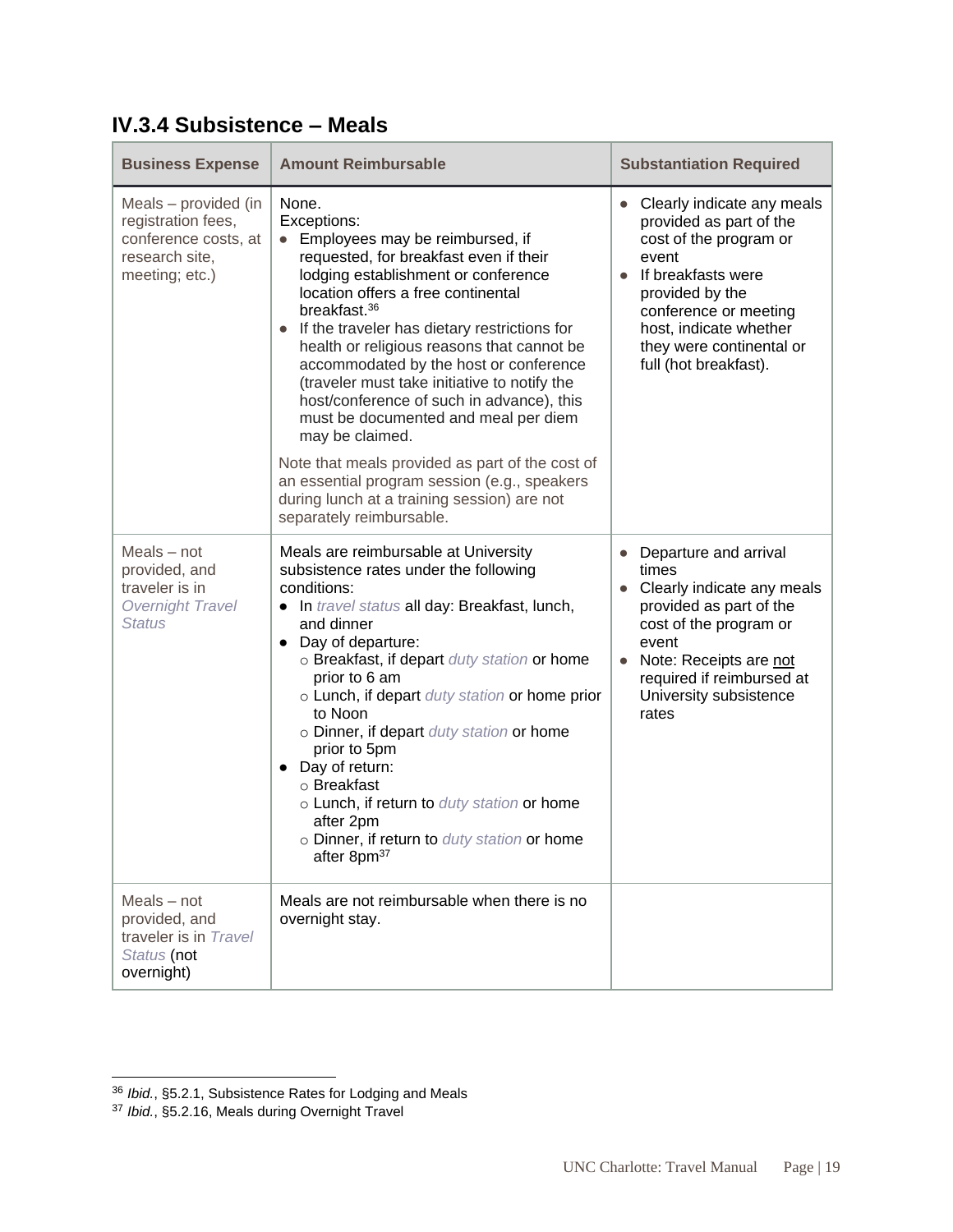| $Meals - not$<br>provided, in excess<br>of University<br>subsistence rates | Generally, an employee's department may<br>agree to reimburse meal expenses at greater<br>than the University subsistence rates only if<br>there are predetermined charges (e.g., if<br>registration for an event where food is<br>provided is required in advance). <sup>38</sup> Otherwise,<br>costs in excess of the subsistence rates must<br>be paid from Discretionary Funds. <sup>39</sup> | <b>ENTERTAINMENT</b><br><b>EXPENDITURE FORM IS</b><br>required to be submitted<br>with the TRER.<br>Receipts showing<br>predetermined charges,<br>itemized purchase, and<br>credit card/cash payment<br>detail |
|----------------------------------------------------------------------------|---------------------------------------------------------------------------------------------------------------------------------------------------------------------------------------------------------------------------------------------------------------------------------------------------------------------------------------------------------------------------------------------------|----------------------------------------------------------------------------------------------------------------------------------------------------------------------------------------------------------------|
| $Meals - not$<br>provided, during<br>international travel                  | An employee's department head may agree to<br>reimburse meal expenses at the Federal per<br>diem rates (which can be found by country on<br>the US State Department's website) for out-of-<br>country travel if approved before travel. <sup>40</sup>                                                                                                                                             | Legible copy of<br>documentation supporting<br>the federal per diem rate<br>claimed                                                                                                                            |

# <span id="page-19-0"></span>**IV.3.5 International and Travel Agency Fees**

| <b>Business Expense</b>          | <b>Amount Reimbursable</b>                                                                                                                                                                                                       | <b>Substantiation Required</b>                                                                                                                                                          |
|----------------------------------|----------------------------------------------------------------------------------------------------------------------------------------------------------------------------------------------------------------------------------|-----------------------------------------------------------------------------------------------------------------------------------------------------------------------------------------|
| <b>Currency Exchange</b><br>Fees | Actual fees charged by the credit card<br>company, foreign bank or foreign hotel for<br>conversion of funds when using a credit card<br>abroad for allowable travel expenses                                                     | A copy of the applicable<br>credit card statement (not<br>required for P-card<br>payments). If cash,<br>exchange fee receipt that<br>shows the conversion<br>amount and any fee charged |
| Visa and Passport<br>Fees        | Actual expenses incurred to obtain or renew a<br>visa or passport when the employee, in the<br>regular course of their duties, is required to<br>travel overseas in the furtherance of official<br>state business. <sup>41</sup> | Receipt from issuing<br>authority<br>Any other documentation<br>providing substantiation                                                                                                |
| <b>Travel Agency Fees</b>        | Actual fees incurred for assistance in making<br>travel arrangements if the fees are usual,<br>customary and reasonable and are approved<br>by the department head or their designee. <sup>42</sup>                              | The paid receipt from the<br>travel agency that identifies<br>the fees. If not itemized on<br>the receipt, submit a copy of<br>the credit card statement<br>showing the fee.            |

<sup>38</sup> *Ibid.*, §5.2.11, Excess Meals

<sup>&</sup>lt;sup>39</sup> University Policy 601.8, Appropriate Use of University Funds

<sup>&</sup>lt;sup>40</sup> OSBM Budget Manual, §5.2.11, Excess Meals

<sup>41</sup> *Ibid*., §5.2.130, Passports

<sup>42</sup> *Ibid*., §5.2.24, Travel Arrangement Fees and Service Charges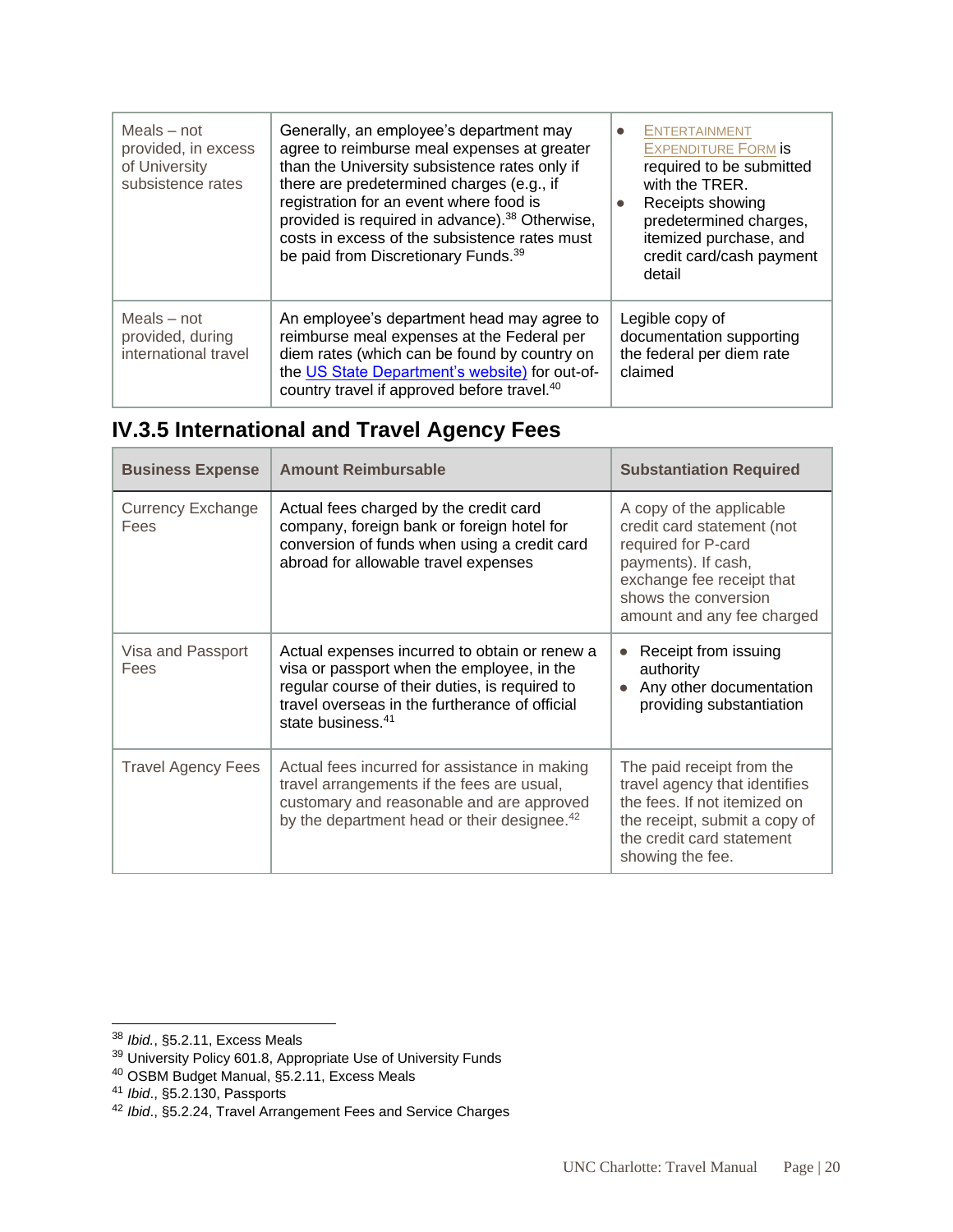# <span id="page-20-0"></span>**IV.3.6 Tips**

| <b>Business Expense</b>              | <b>Amount Reimbursable</b>                                                                                                                                                                                                                                                                                                                                                                                                                                                                                                                              | <b>Substantiation Required</b>                                                                                                                                                                                                                                                                                                                                                 |
|--------------------------------------|---------------------------------------------------------------------------------------------------------------------------------------------------------------------------------------------------------------------------------------------------------------------------------------------------------------------------------------------------------------------------------------------------------------------------------------------------------------------------------------------------------------------------------------------------------|--------------------------------------------------------------------------------------------------------------------------------------------------------------------------------------------------------------------------------------------------------------------------------------------------------------------------------------------------------------------------------|
| <b>Tips - Meals</b>                  | Tips for meals are included in the University<br>subsistence rate allowance. <sup>43</sup> No excess<br>reimbursement is generally allowed. <sup>44</sup>                                                                                                                                                                                                                                                                                                                                                                                               | None                                                                                                                                                                                                                                                                                                                                                                           |
| Tips - Other than<br>those for meals | The actual expense incurred is reimbursable if<br>it's reasonable and prudent. Tips generally<br>should not exceed 20% of the cost of a service<br>provided.<br>General limits:<br>Airports/Hotel:<br>- Baggage Handling/Skycaps = no more<br>than \$2 per bag<br>- Shuttle drivers = no more than \$2 per bag<br>• Parking/Auto Related:<br>- Valets (where valet is the only option) $=$<br>\$2 per car when collecting the car<br>- Taxi, rideshare, or car service drivers =<br>no more than 20% per trip<br>Hotel housekeeping tips: \$3 per night | Itemized receipt that<br>$\bullet$<br>shows tip if available<br>(e.g., for taxi ride)<br>None if amounts do not<br>exceed limits. Otherwise,<br>an explanation for the<br>business purpose must be<br>written on the TRER<br>Note that tips to taxi<br>drivers should be included<br>with total taxi expense<br>(not separated out) on the<br>TRER as ground<br>transportation |

<sup>43</sup> *Ibid.*, §5.2.10, Reimbursement for Meals

<sup>44</sup> *Ibid.*, §5.2.11, Excess Meals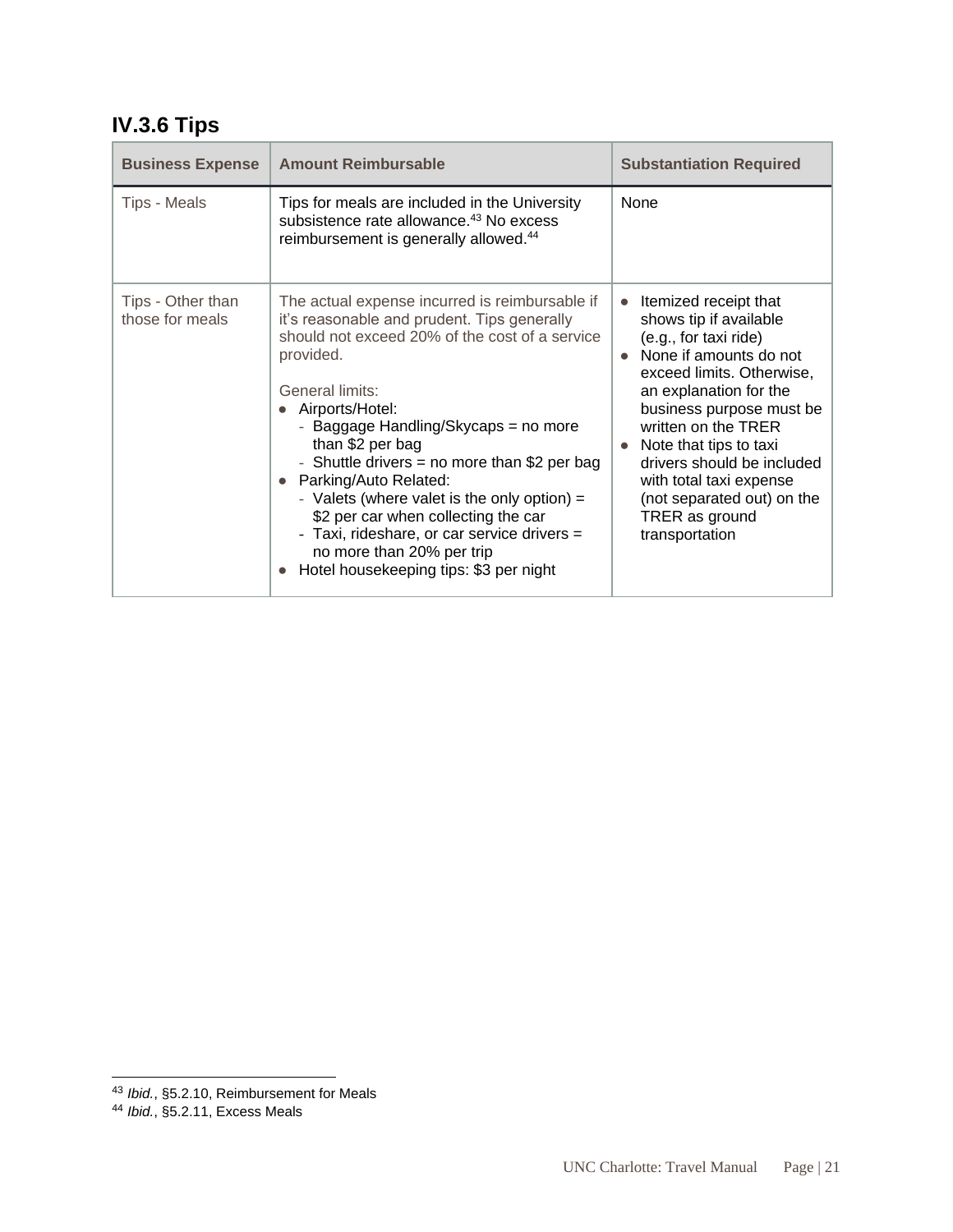| <b>Business Expense</b>                                                                                                                                        | <b>Amount Reimbursable</b>                                                                                                                                                                                                                                                                                                                                                                                                                                                                                                                                                                                                                                                                                                                                                | <b>Substantiation Required</b>                                                                                                                                                                                                                                                                                                                                                                                                                                                                                                                                                                                                                                                                                          |
|----------------------------------------------------------------------------------------------------------------------------------------------------------------|---------------------------------------------------------------------------------------------------------------------------------------------------------------------------------------------------------------------------------------------------------------------------------------------------------------------------------------------------------------------------------------------------------------------------------------------------------------------------------------------------------------------------------------------------------------------------------------------------------------------------------------------------------------------------------------------------------------------------------------------------------------------------|-------------------------------------------------------------------------------------------------------------------------------------------------------------------------------------------------------------------------------------------------------------------------------------------------------------------------------------------------------------------------------------------------------------------------------------------------------------------------------------------------------------------------------------------------------------------------------------------------------------------------------------------------------------------------------------------------------------------------|
| Job Candidate/<br>Recruitment<br>Expenses for the<br>candidate                                                                                                 | If in overnight travel status: Reimbursement of<br>transportation and subsistence expenses,<br>limited to three days (5 days if one is a<br>Saturday), incurred on behalf of prospective<br>professional employees visiting the University<br>for employment interviews, is allowed if the<br>department head or their designee authorizes<br>the charges. <sup>45</sup><br>If NOT in overnight travel status: Only<br>reimbursement of related transportation<br>costs. <sup>46</sup><br>Any excess charges must be charged to a<br>Discretionary Fund. <sup>47</sup><br>Meals during interview: Regardless of whether<br>or not the candidate is in overnight travel<br>status, candidate meals that occur during the<br>interview process can be paid via State Funds. | If in overnight travel status:<br>Submit TRER on behalf of<br>the candidate within 30 days<br>of the expense.<br>If NOT in overnight travel<br>status: Submit MILEAGE AND<br><b>TRANSPORTATION</b><br><b>REIMBURSEMENT FORM, ECR</b><br>or ESDPR (if an employee<br>paid for meal costs on behalf<br>of the candidate) - Submit<br>within 30 days of incurring<br>the expense. As applicable,<br>include a copy of receipt(s),<br>business purpose/interview<br>agenda, date, location, list of<br>attendees and their business<br>relationship with the<br>University.<br>Note that the following non-<br>employee travel expense<br>account codes should be<br>used: Transportation:<br>925440<br>Subsistence: 925460 |
| <b>Recruitment Meal</b><br>expenses for<br>others in<br>attendance besides<br>the candidate<br>(employee,<br>employee's guest,<br>and/or candidate's<br>guest) | Must be paid via Discretionary Fund. <sup>48</sup>                                                                                                                                                                                                                                                                                                                                                                                                                                                                                                                                                                                                                                                                                                                        | If an employee needs to be<br>reimbursed: Submit an<br>ESDPR.<br>If a non-employee needs to<br>be reimbursed: Submit an<br>eCR.<br>If necessary, ENTERTAINMENT<br><b>EXPENDITURE FORM; copy of</b><br>receipt(s), business purpose,<br>date, location, list of<br>attendees and their business<br>relationship with the<br>University                                                                                                                                                                                                                                                                                                                                                                                   |

## <span id="page-21-0"></span>**IV.3.8 Job Candidate and Non-travel Meal Expenses**

<sup>45</sup> *Ibid*., §5.5.1, Non-state Employees

<sup>46</sup> *Ibid*., §5.2.6, Meals during Overnight Travel

<sup>&</sup>lt;sup>47</sup> University Policy 601.8, Appropriate Use of University Funds

<sup>&</sup>lt;sup>48</sup> University Policy 601.8, Appropriate Use of University Funds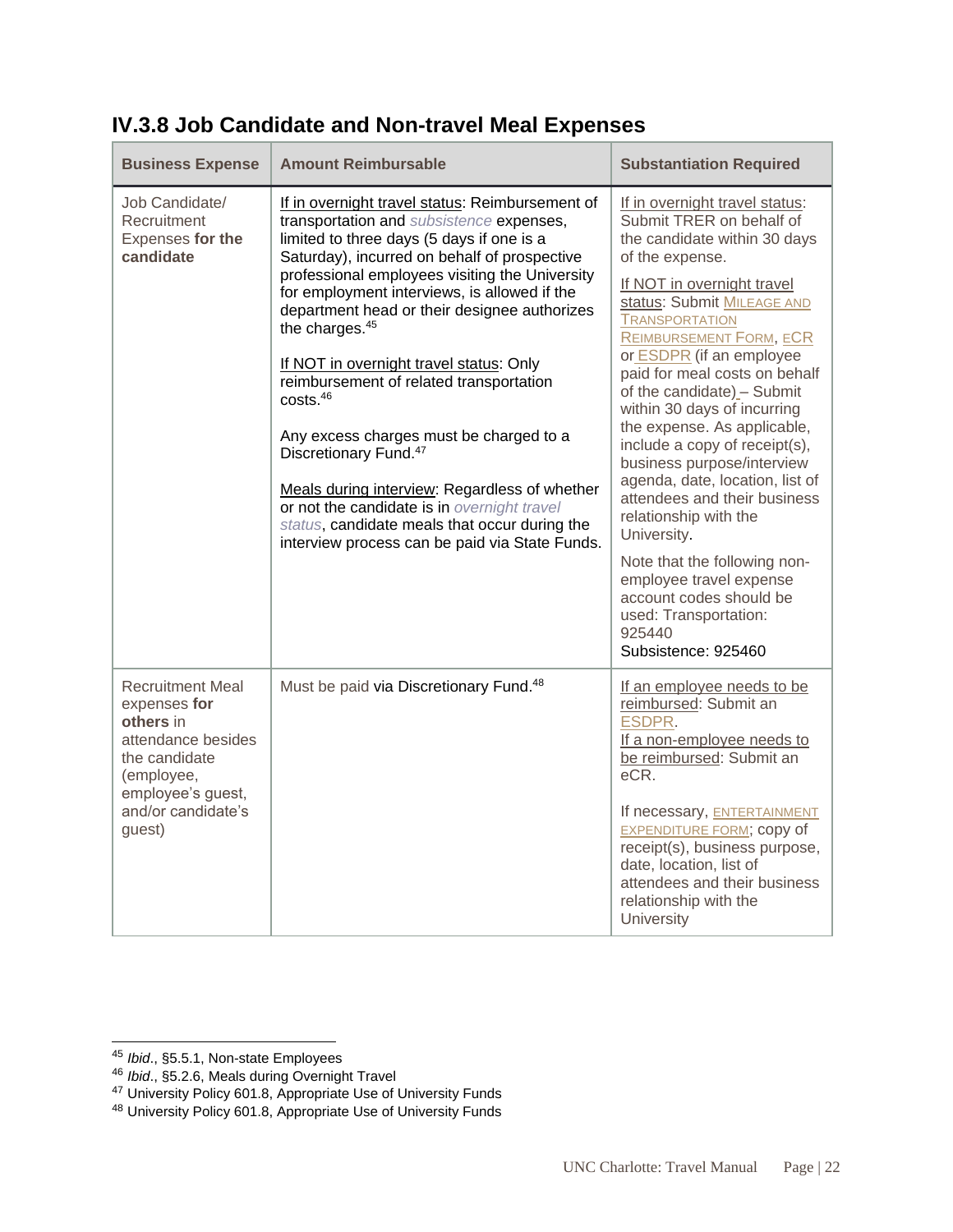| For business meetings consisting only of<br>Employees not in<br>University employees, reimbursement for meal<br>travel status,<br><b>Internal Meals</b><br>expenses can only be paid with Discretionary<br>Funds as long as business purpose<br>requirements are met. | <b>ENTERTAINMENT EXPENDITURE</b><br>FORM; copy of receipt(s),<br>business purpose, date,<br>location, list of attendees and<br>their business relationship<br>with the University, copy of<br>meeting agenda |
|-----------------------------------------------------------------------------------------------------------------------------------------------------------------------------------------------------------------------------------------------------------------------|--------------------------------------------------------------------------------------------------------------------------------------------------------------------------------------------------------------|
|-----------------------------------------------------------------------------------------------------------------------------------------------------------------------------------------------------------------------------------------------------------------------|--------------------------------------------------------------------------------------------------------------------------------------------------------------------------------------------------------------|

# <span id="page-22-0"></span>V. STUDENT TRAVEL

The following table (Table I) provides guidelines on processing travel expenses for students. The second table (Table II) provides details on payment processes for Travel Awards.

**Table I – Processing Travel Expenses for Students**

| <b>Classification</b>                          | "Beneficiary<br>" of Travel                                                                  | <b>Tax Treatment/</b><br><b>Reimbursement Process</b>                                                                                                                                      | <b>Funding/Other</b><br><b>Requirements</b>                                                                                        |
|------------------------------------------------|----------------------------------------------------------------------------------------------|--------------------------------------------------------------------------------------------------------------------------------------------------------------------------------------------|------------------------------------------------------------------------------------------------------------------------------------|
| <b>Student</b><br>Employee                     | University<br>(traveling on<br>behalf of the<br>University)                                  | Reimbursement process is the same as<br>that for all other employees and is tax-free<br>when approved in advance of the travel.<br>Process travel using the travel forms.                  | Travel expenses must<br>be paid from the same<br>fund type $49$ (e.g.,<br>General Funds) as the<br>student's salary. <sup>50</sup> |
| <b>Student Non-</b><br>employee                | University<br>(traveling on<br>official state<br>business)                                   | Reimbursable tax-free when approved in<br>advance of the travel.<br>Submit travel on non-employee travel<br>forms.                                                                         |                                                                                                                                    |
| Travel<br>Scholarships<br>("Travel<br>Awards") | Student (e.g.,<br>traveling to<br>fulfill a course<br>requirement<br>for academic<br>credit) | May be taxable.<br>See section below on process required.                                                                                                                                  | If paid from General<br>Fund, must have<br>written prior approval<br>from VC for Finance<br>or their designee. <sup>51</sup>       |
| <b>Student</b><br>Organization<br>Travel       | Student<br>Organization                                                                      | Disbursements will process travel<br>payments on behalf of the student<br>organization. Depending on the<br>circumstances of the travel, payments may<br>be taxable income to the student. | Funds 337xxx                                                                                                                       |
| <b>Athletic Team</b><br>Travel                 | University<br>Athletics<br>Department                                                        | Refer to the Athletics Department policies<br>and procedures.                                                                                                                              |                                                                                                                                    |

<sup>49</sup> University Policy 601.8, Appropriate Use of University Funds, I.-IV.

<sup>50</sup> OSBM Budget Manual, §5.5.2, Post-secondary Students

<sup>51</sup> *Ibid.*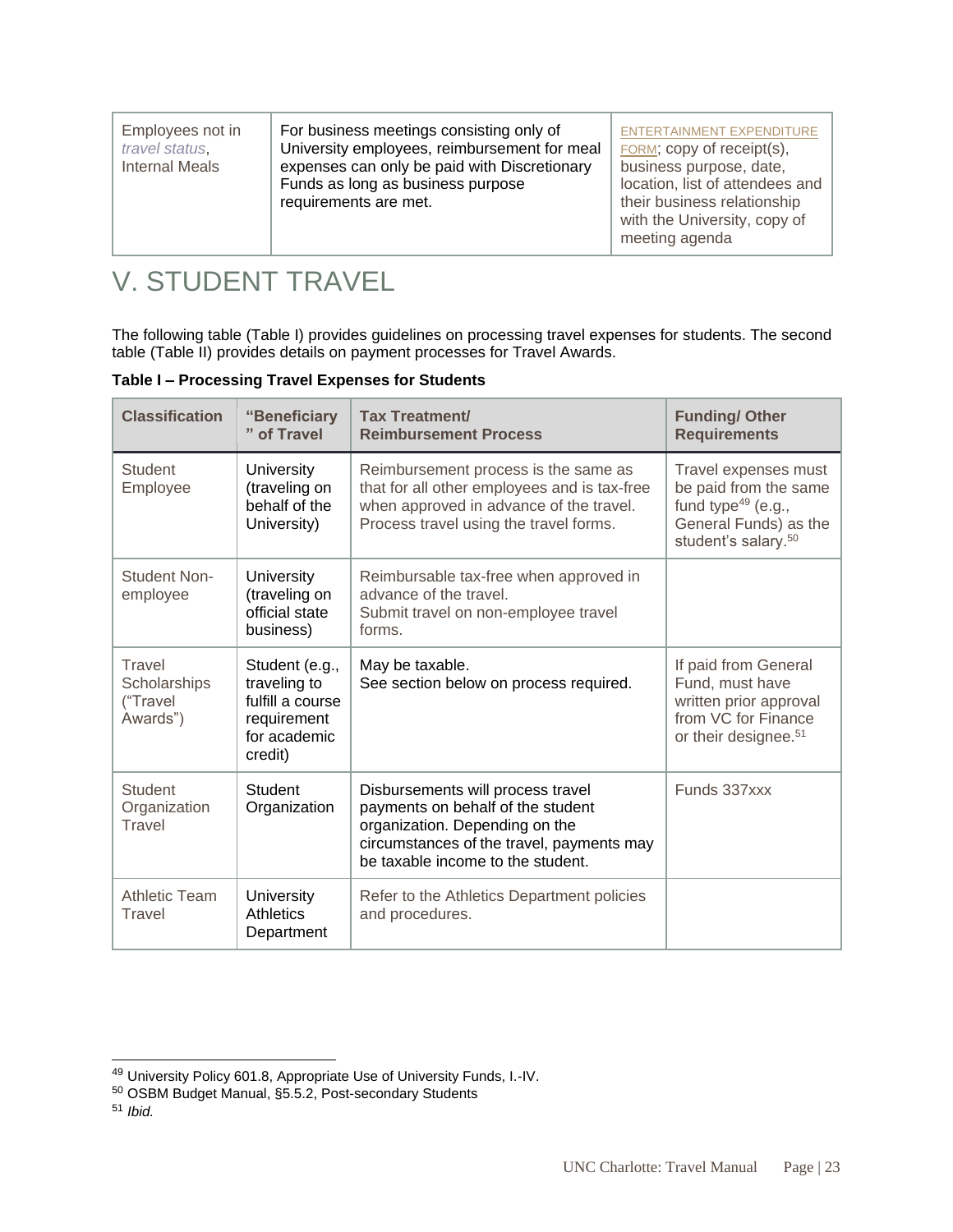#### **Table II – Payment Processes for Travel Awards**

Travel Awards are funds paid to support students traveling as part of their program of study or cocurricular activities to aid them in pursuit of their studies or research. Travel Awards can be in the form of fellowships, awards, stipends, grants, scholarships, tuition waivers, fee waivers, etc. Past, present or future services cannot be expected or required in return for the travel award. These types of payments are considered scholarships and may be reportable on IRS Form 1098-T or 1042-S. Where services are expected, payments represent taxable income and must be made through the Payroll Office.

| <b>Classification</b>        | <b>Tax Status</b>                                                                                      | <b>Payment Process</b>                                                                                                                                                                                                                                                                                                                                                    |
|------------------------------|--------------------------------------------------------------------------------------------------------|---------------------------------------------------------------------------------------------------------------------------------------------------------------------------------------------------------------------------------------------------------------------------------------------------------------------------------------------------------------------------|
| <b>Student</b>               | U.S. Citizen,<br>Permanent<br>Resident Alien,<br>or Foreign<br>National/<br>Nonresident<br>Alien (NRA) | Complete the Student Educational Award Form.<br>$\mathbf 1$ .<br>This form will be electronically submitted to Disbursements.<br>2.<br>For foreign nationals, a Foreign National Information Form<br>3.<br>may be requested by the Tax Office. Disbursements will<br>obtain Tax Office approval before processing.                                                        |
| Non-student,<br>Non-employee | U.S. Citizen or<br>Permanent<br>Resident Alien                                                         | Complete the Student Educational Award Form with a letter<br>1.<br>of intent.<br>This form will be electronically submitted to Disbursements.<br>2.<br>3.<br>Disbursements will process the award.                                                                                                                                                                        |
| Non-student,<br>Non-employee | Foreign National/<br>Nonresident<br>Alien (NRA)                                                        | Submit a Foreign National Information Form and a W8 BEN<br>$1_{-}$<br>for vendor setup.<br>2.<br>Complete the <b>Student Educational Award Form</b> with a letter<br>of intent.<br>3.<br>This form will be electronically submitted to Disbursements.<br>Disbursements will obtain Tax Office approval, process the<br>4.<br>award, and report to the IRS on Form 1042-S. |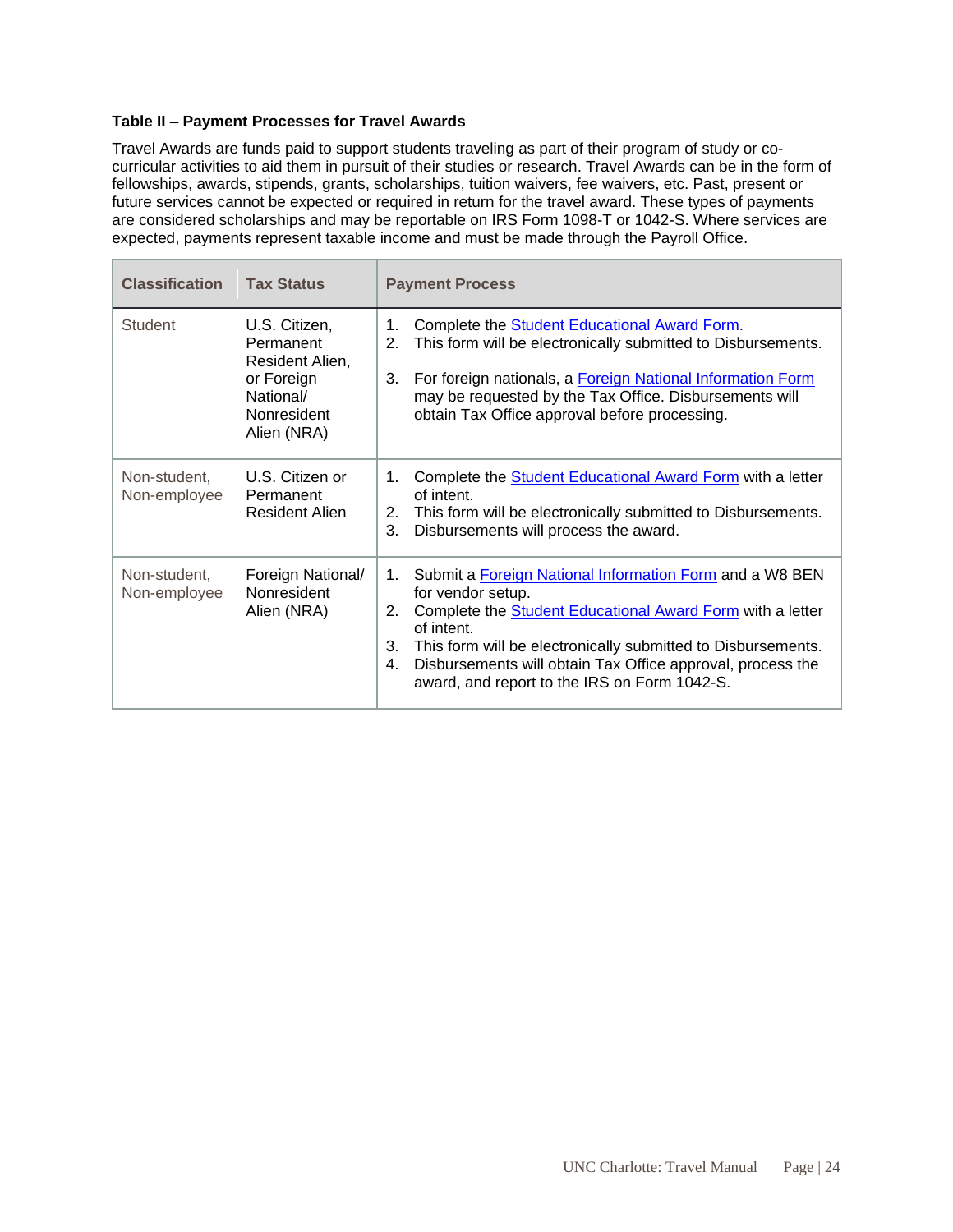# <span id="page-24-0"></span>VIII. RATES, DEFINITIONS, REFERENCES, AND RESOURCES

### <span id="page-24-1"></span>**VIII.1. RATES**

### <span id="page-24-2"></span>**VIII.1.1 University Subsistence Rates**

Subsistence is an allowance related to lodging and meal costs (including gratuities). The University sets the subsistence rates based on General Service Administration (GSA) rates set at the federal level. The current rates are as follows, last updated on April 1, 2021:<sup>52</sup>

In-state travel and most out-of-state travel will be reimbursed at a standard meal per diem rate of \$50 per day. High-cost, out-of-state cities will be classified as either Tier II or Tier III and will be reimbursed at a per diem rate of \$60 or \$70 per day, respectively.

| <b>Per Diem Meal Rates</b> |                  |         |               |              |  |
|----------------------------|------------------|---------|---------------|--------------|--|
| <b>Destination Type</b>    | <b>Breakfast</b> | Lunch   | <b>Dinner</b> | <b>Total</b> |  |
| Tier I (Standard/In-state) | \$13.00          | \$14.00 | \$23.00       | \$50.00      |  |
| Tier II                    | \$15.00          | \$17.00 | \$28.00       | \$60.00      |  |
| Tier III                   | \$17.00          | \$19.00 | \$34.00       | \$70.00      |  |

The Per Diem GSA Meal Rate Tiers [appendix](https://drive.google.com/file/d/1wlZ5HfkbQbZzTS23WOZFgefMA8ZDt8nQ/view?usp=sharing) lists all Tier II and III locations.

Lodging: \$96 for all destinations in the continental United States.

All rates are per day. Tips for meals are included in meal allowance rates.<sup>53</sup>

Federal per diem rates (which can be found by country on the [US State Department's website\)](http://aoprals.state.gov/content.asp?content_id=184&menu_id=78) apply for meals when an employee is traveling internationally.

Note that per diem compensation is not applicable for state employees, only to members of Boards, Commissions, Committees, and Councils, who do not receive any salary from state funds.<sup>54</sup>

### <span id="page-24-3"></span>**VIII.1.2 Mileage Rate**

IRS Business Standard Mileage Rate = 56 cents per mile, as of 1/1/2021.

### <span id="page-24-4"></span>**VIII.2. DEFINITIONS**

For purposes of this Manual, the following definition applies (and is denoted in *gray italics* throughout this Manual):

### <span id="page-24-5"></span>**VIII.2.1 Duty Station**

l

Unless otherwise approved by the employee's department head, each UNC Charlotte employee's duty station shall be the main campus at 9201 University City Blvd, Charlotte, NC 28223. Exceptions to this policy are limited to those employees who have permanent offices at satellite campuses or buildings designated as part of UNC Charlotte (e.g., Center City Building), or those who have a telework arrangement on file per [University Policy 101.22.](https://legal.charlotte.edu/policies/up-101.22)

<sup>52</sup> OSBM Budget Manual §5.2.1, Subsistence Rates for Lodging and Meals

<sup>53</sup> *Ibid.*, §5.2.10, Reimbursement for Meals

<sup>54</sup> *Ibid*., §5.2.32, Per Diem Compensation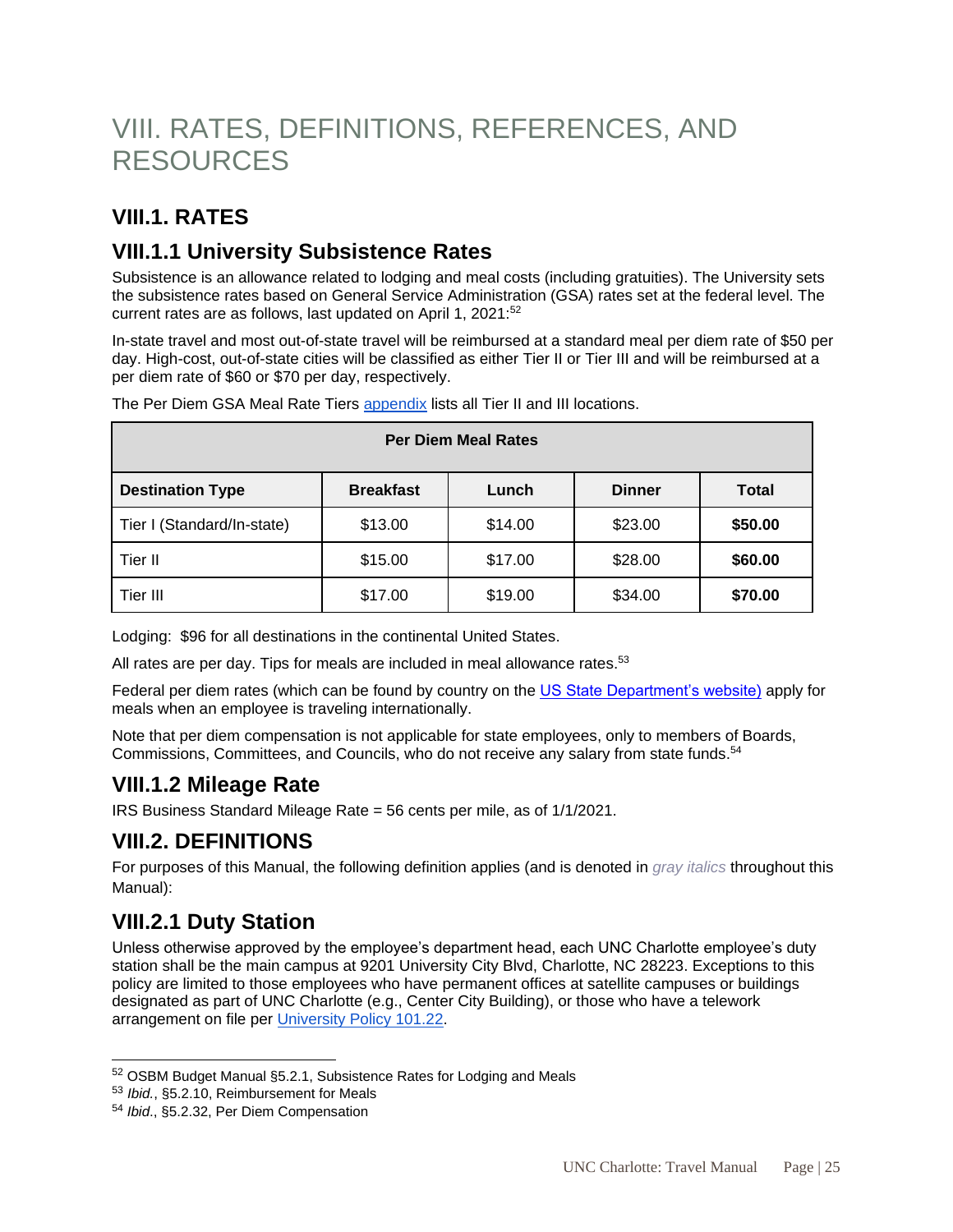Per University Policy 101.22, flexible work and teleworking employees are not eligible for travel expense reimbursement when they commute to and from the University's main campus for work purposes. Teleworking employees may be eligible for travel reimbursement, in accordance with current University policies, for meetings and business events that take place off the main campus (e.g., travel from/to the teleworking site to a location away from the main campus).

## <span id="page-25-0"></span>**VIII.2.2 Travel Status**

Employees are considered to be in travel status whenever they are required to be away from their normal *duty station* in the performance of their job.

## <span id="page-25-1"></span>**VIII.2.3 Travel Status-Overnight**

Employees are considered to be in overnight travel status when their business activities require at least one overnight absence from their *duty station*. The travel destination must be at least 35 miles from the duty station or home, whichever is less, for the employee to receive reimbursement for lodging and meals.

## <span id="page-25-2"></span>**VIII.3. FORMS AND GUIDANCE**

Forms and guidance referenced throughout the body of these guidelines have been marked in ALL CAPS and reside at the following **WEBSITES**:

| <b>Type</b> | <b>Title</b>                                               | <b>Location</b>                                                                                                |
|-------------|------------------------------------------------------------|----------------------------------------------------------------------------------------------------------------|
| Form        | <b>Travel Forms</b>                                        | https://finance.charlotte.edu/resources/forms?body_valu<br>$e = 8$ tid 1=15                                    |
| Form        | <b>Travel Forms Package</b>                                | https://finance.charlotte.edu/resources/travel/travel-<br>forms-package                                        |
| eForm       | <b>Electronic Check Request</b>                            | https://49ermart.charlotte.edu/                                                                                |
| eForm       | <b>Electronic Travel Authorization</b>                     | https://finance.charlotte.edu/resources/travel/travel-<br>authorization-eform                                  |
| Form        | <b>Entertainment Expenditure</b><br>Form                   | https://finance.charlotte.edu/resources/travel/entertainm<br>ent-expenditure-form                              |
| Form        | Mileage & Transportation<br>Reimbursement                  | https://finance.charlotte.edu/resources/travel/mileage-<br>transportation-reimbursement-mtr                    |
| Form        | <b>Missing Receipt Affidavit</b>                           | https://finance.charlotte.edu/resources/travel/missing-<br>receipt-affidavit                                   |
| Form        | <b>Third Party Lodging</b><br><b>Authorization Request</b> | https://finance.charlotte.edu/resources/travel/third-party-<br>lodging-authorization-request-non-hotel-lodging |
| Policy      | UP 602.7, Travel Authorization<br>& Reimbursement          | https://legal.charlotte.edu/policies/up-602.7                                                                  |
| Policy      | <b>Third Party Lodging Policy</b>                          | https://finance.charlotte.edu/resources/travel/third-party-<br>lodging-policy                                  |
| Guides      | Know Before You Go Guide                                   | https://finance.charlotte.edu/resources/travel/know-you-<br>go-general-guide-travelers                         |

## <span id="page-25-3"></span>**VIII.3.1 Key forms and sites**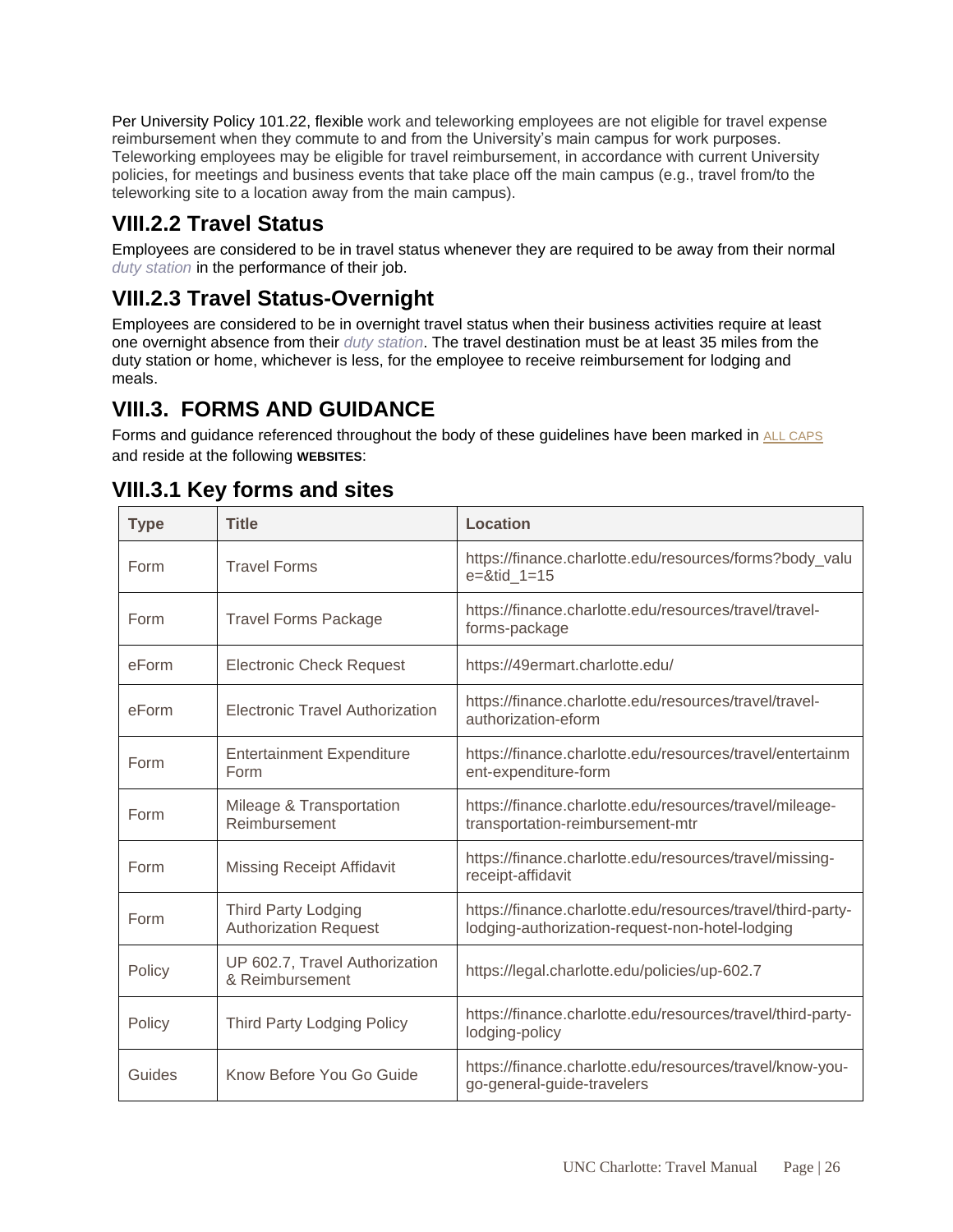| <b>Standards</b> | Appropriate Use of University<br>Funds Standards, UP 601.8 | https://finance.charlotte.edu/resources/treasury-<br>services/appropriate-use-university-funds-standards |
|------------------|------------------------------------------------------------|----------------------------------------------------------------------------------------------------------|
| Website          | Disbursements - Travel                                     | https://finance.charlotte.edu/about-us/offices/controllers-<br>office/disbursements/travel               |
| Website          | <b>Financial Services Forms</b>                            | https://finance.charlotte.edu/resources/forms                                                            |
| Website          | <b>Travel FAQ site</b>                                     | https://spaces.charlotte.edu/display/FAQ/Travel+Inform<br>ation                                          |

# <span id="page-26-0"></span>**VIII.3.2 Other helpful sites**

| <b>Related topic</b>    | <b>Title</b>                                            | Location                                                                                                                    |
|-------------------------|---------------------------------------------------------|-----------------------------------------------------------------------------------------------------------------------------|
| Air travel              | <b>Charlotte Douglas Airport</b><br>Parking information | https://www.cltairport.com/parking/                                                                                         |
| International<br>travel | XE currency converter                                   | https://www.xe.com/travel-expenses-calculator/                                                                              |
| International<br>travel | <b>UNC Charlotte Export</b><br>Control                  | https://research.charlotte.edu/departments/office-<br>research-protections-and-integrity-orpi/export-control                |
| International<br>travel | US Dept. of State Foreign<br>Per Diem Rates             | http://aoprals.state.gov/content.asp?content_id=184&m<br>$enu_id=78$                                                        |
| Mileage                 | Google Maps                                             | https://maps.google.com/maps?hl=en                                                                                          |
| Mileage                 | <b>MapQuest</b>                                         | https://www.mapquest.com/                                                                                                   |
| Motor fleet             | Motor Fleet website                                     | https://facilities.charlotte.edu/our-services/general-<br>services/facilities-operations/services-and-shops/motor-<br>fleet |
| Motor fleet             | <b>ARCHIBUS login for Motor</b><br>Fleet requests       | https://archibus.uncc.edu/archibus                                                                                          |
| Motor fleet             | Legal Affairs Liability<br>Insurance Information        | https://legal.charlotte.edu/legal-topics/insurance                                                                          |

| <b>Title</b>                                  | Owner       | Location                                                                            | Last accessed |
|-----------------------------------------------|-------------|-------------------------------------------------------------------------------------|---------------|
| NCGS §138-5, 138-6, 138-7                     | <b>NCGA</b> | https://www.ncleg.gov/EnactedLegislation/Stat<br>utes/PDF/ByChapter/Chapter 138.pdf | 3/22/2022     |
| <b>State Budget Manual</b>                    | <b>OSBM</b> | https://www.osbm.nc.govhttps://www.osbm.nc.<br>gov/                                 | 3/22/2022     |
| Taxable Fringe Benefit Guide<br>(Rev. 2-2020) | <b>IRS</b>  | https://www.irs.gov/pub/irs-pdf/p5137.pdf                                           | 3/22/2022     |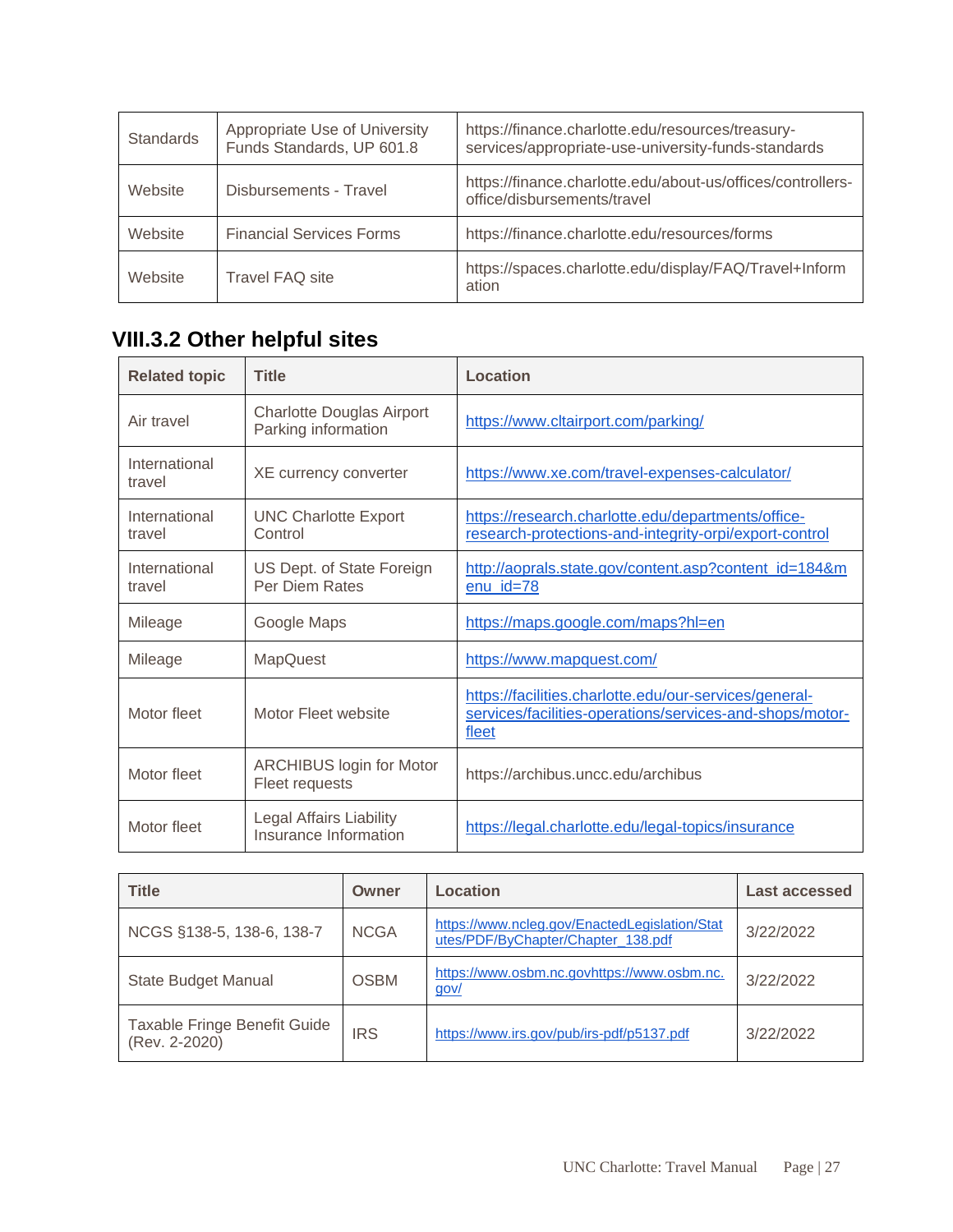<span id="page-27-0"></span>

| Motor Fleet Management<br>Regulations | <b>NC DOA</b> | https://ncadmin.nc.gov/government-<br>agencies/motor-fleet-vehicles/regulations-<br>manual | 3/22/2022 |
|---------------------------------------|---------------|--------------------------------------------------------------------------------------------|-----------|
|---------------------------------------|---------------|--------------------------------------------------------------------------------------------|-----------|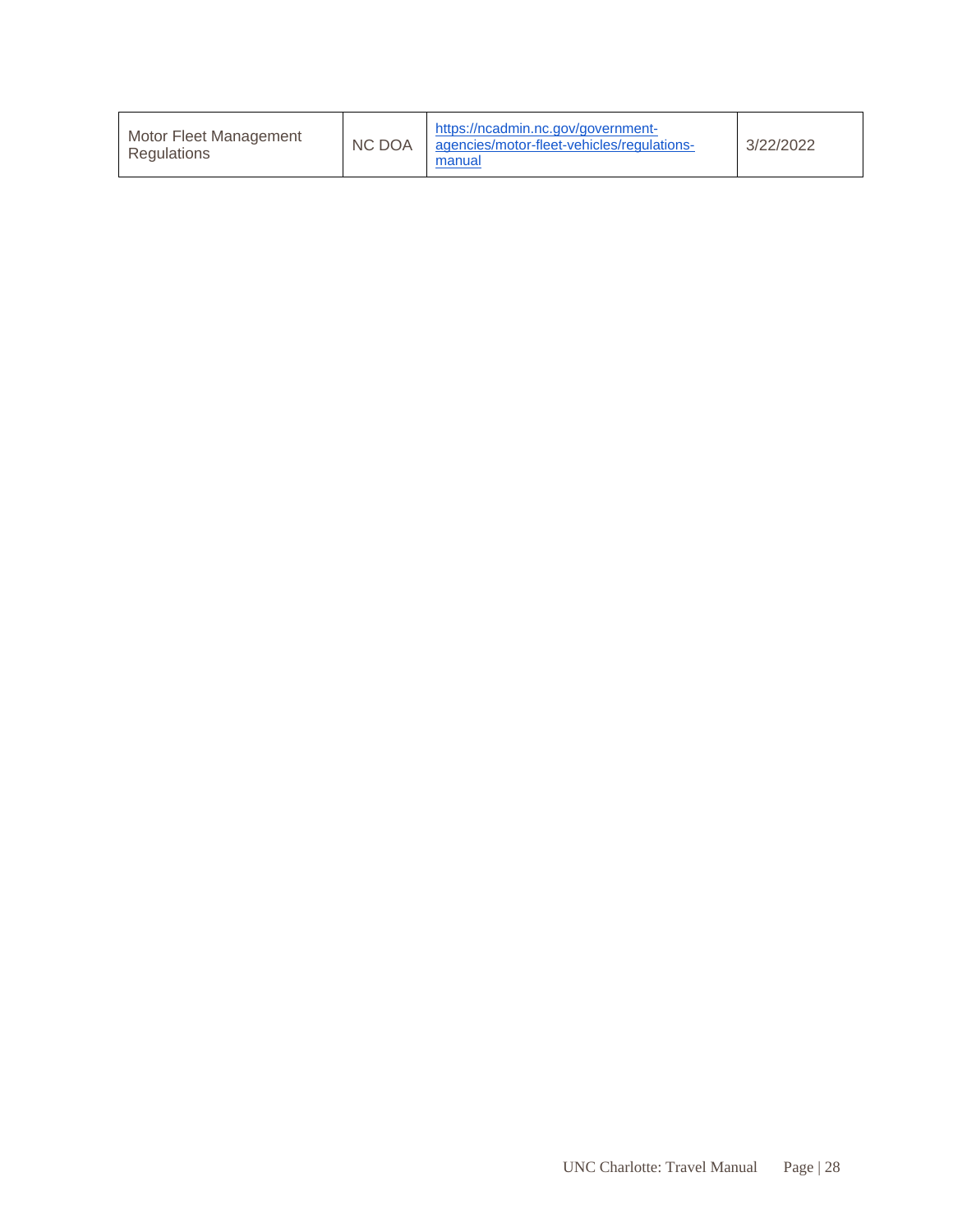# PROCESS HISTORY

| Version     | Approval<br>Date | Published by         | Purpose                                                                                                                                                                                                                  |
|-------------|------------------|----------------------|--------------------------------------------------------------------------------------------------------------------------------------------------------------------------------------------------------------------------|
| Original    | <b>July 2007</b> | Process Owner        | <b>Establish Document</b>                                                                                                                                                                                                |
| Revision 1  | 6/19/09          | Process Owner        | Vice Chancellor approval documented                                                                                                                                                                                      |
| Revision 2  | 9/1/2010         | <b>Process Owner</b> | Updated receipt requirements                                                                                                                                                                                             |
| Revision 3  | 5/2/2011         | Process Owner        | Updated direct billing hotel list                                                                                                                                                                                        |
| Revision 4  | 1/15/2013        | <b>Process Owner</b> | Added International Travel section - Export Control<br>Requirement                                                                                                                                                       |
| Revision 5  | 2/6/2013         | Process Owner        | Updated contacts and links and corrected paragraph<br>error page19                                                                                                                                                       |
| Revision 6  | 3/5/2013         | <b>Process Owner</b> | Updated account code ref for candidate meals                                                                                                                                                                             |
| Revision 7  | 1/23/2015        | <b>Process Owner</b> | Revised format; updated key guidance in all sections                                                                                                                                                                     |
| Revision 8  | 3/31/2015        | <b>Process Owner</b> | Revised web links throughout document                                                                                                                                                                                    |
| Revision 9  | 7/14/2015        | <b>Process Owner</b> | Updated for 2015-17 Travel Subsistence Rate Change<br>Effective July 1, 2015, and 60-day reimbursement<br>requirement effective July 15, 2015                                                                            |
| Revision 10 | 8/19/2015        | Process Owner        | Removed ninety-day language in section I.2.4 and<br>clarified continental breakfast subsistence in IV.3.4.                                                                                                               |
| Revision 11 | 2/08/2016        | Process Owner        | Updated for IRS Business Standard and State Mileage<br>Rate changes effective January 1, 2016; updated<br>document links                                                                                                 |
| Revision 12 | 7/01/2016        | <b>Process Owner</b> | Updated to reflect travel process changes effective<br>7/1/16 (new forms, delegated authority, elimination of<br>prepayments, reasonable accommodations due to a<br>disability) as well as links and outdated references |
| Revision 13 | 10/12/2016       | Process Owner        | Added new reimbursement process note to IV.I about<br>TR minimum amount                                                                                                                                                  |
| Revision 14 | 12/12/2016       | <b>Process Owner</b> | Updated to reflect NC OSBM revised mileage<br>reimbursement policy effective December 1, 2016.                                                                                                                           |
| Revision 15 | 1/01/2017        | Process Owner        | Updated to reflect IRS Business Standard & State<br>Mileage Rate changes effective Jan. 1, 2017. Added<br>information and link to the optional electronic Travel<br>Authorization.                                       |
| Revision 16 | 2/01/2017        | Process Owner        | Add telecommuter language per UP 101.22 to VIII.2.1                                                                                                                                                                      |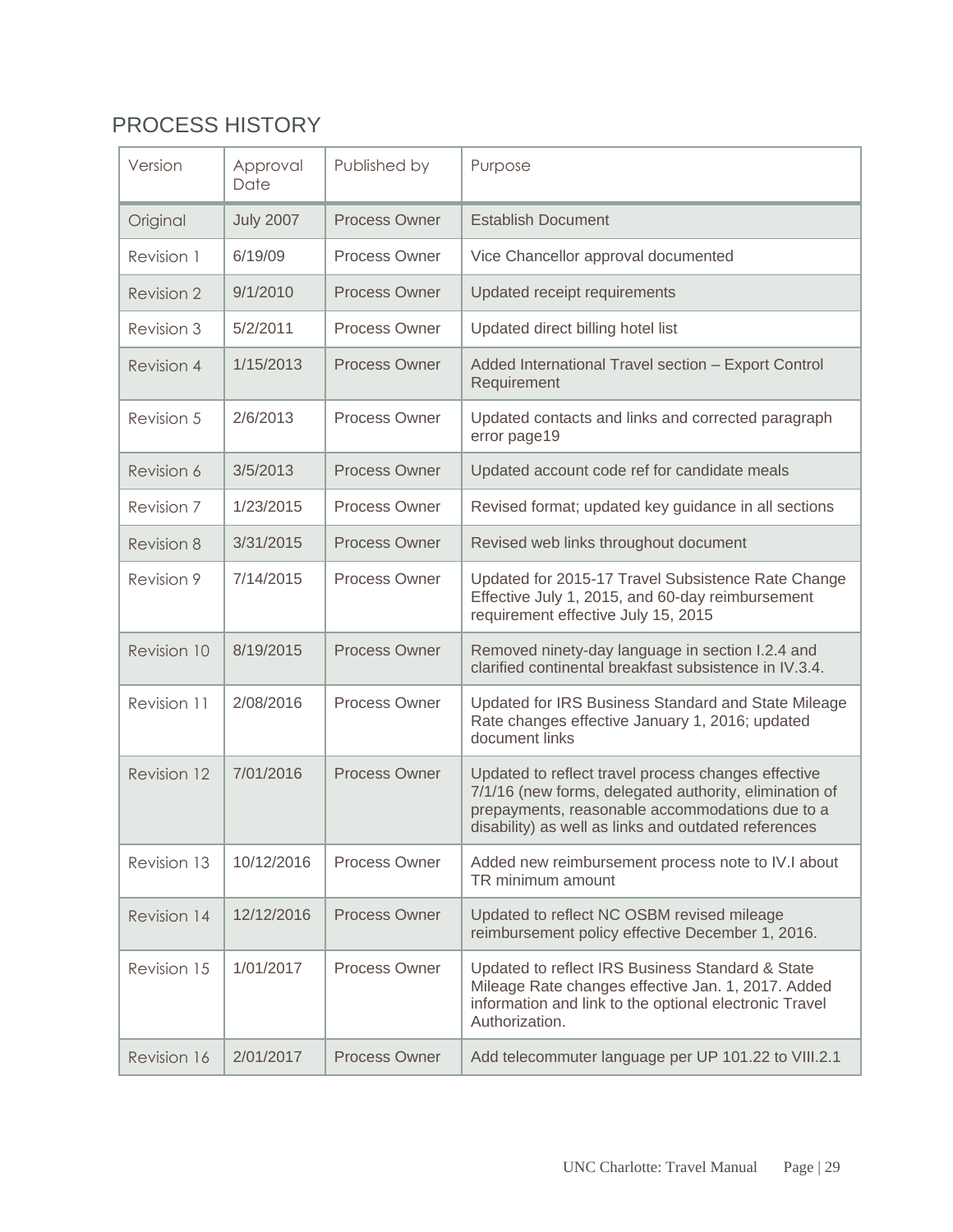| Revision 17        | 7/01/2017 | <b>Process Owner</b> | Updated to reflect change to collection of unpaid travel<br>advances; fixed broken links                                                                                                                                                                                                                                                                                                                                                                                                                                                                                     |
|--------------------|-----------|----------------------|------------------------------------------------------------------------------------------------------------------------------------------------------------------------------------------------------------------------------------------------------------------------------------------------------------------------------------------------------------------------------------------------------------------------------------------------------------------------------------------------------------------------------------------------------------------------------|
| Revision 18        | 7/07/2017 | Process Owner        | Update with new subsistence rates effective July 1,<br>2017 for both years of the 2017-19 biennium                                                                                                                                                                                                                                                                                                                                                                                                                                                                           |
| Revision 19        | 7/10/2017 | Process Owner        | Update OSBM Budget manual link                                                                                                                                                                                                                                                                                                                                                                                                                                                                                                                                               |
| Revision 20        | 7/19/2017 | <b>Process Owner</b> | Clarify funding requirements for student employee<br>travel; add clarification regarding repayment period for<br>travel advances; add link to UP 601.8.                                                                                                                                                                                                                                                                                                                                                                                                                      |
| Revision 21        | 2/07/2018 | Process Owner        | Updated to reflect mileage reimbursement rates and<br>several OSBM travel policy updates eff. Jan. 1, 2018<br>(e.g., mileage calculation, tip limit for taxis and car<br>service, meal reimbursement update for travel with no<br>overnight stay, new refreshment rate); updated<br>footnotes throughout to match the updated OSBM<br>Budget manual travel policies and regulations.                                                                                                                                                                                         |
| <b>Revision 22</b> | 3/02/2018 | <b>Process Owner</b> | Add light rail passes to Sect. IV.3.2, Transportation<br><b>Expenses</b>                                                                                                                                                                                                                                                                                                                                                                                                                                                                                                     |
| Revision 23        | 4/09/2018 | Process Owner        | Added clarifying language to amount reimbursable,<br>Sect. IV.3.2, Transportation Expenses for Airfare and<br>Airport - travel to/from CLT airport (mileage limitation)                                                                                                                                                                                                                                                                                                                                                                                                      |
| <b>Revision 24</b> | 7/25/2018 | Process Owner        | Update Request for Travel Reimbursement & "TR" to<br>Travel Reimbursement & Expense Report and "TRER"                                                                                                                                                                                                                                                                                                                                                                                                                                                                        |
| Revision 25        | 9/17/2018 | Process Owner        | Sect. II.2.4 minor wording updates for clarification;<br>sect. IV.2.2 updated missing receipt guidance to<br>include receipt not needed if "equal to or" lesser than<br>\$25; sect. IV.3.2 transportation (priority boarding and<br>moved airfare seating to a separate row), added<br>economy and main cabin as other "coach" seating<br>options; sect. IV.3.4 added "or home" to clarify Meals -<br>not provided, and traveler is in overnight travel status;<br>sect. IV.3.8 updated job candidate recruitment<br>information and added new airfare-seating row in sect.; |
| Revision 26        | 1/29/2019 | Process Owner        | Update IRS mileage reimbursement rate; change to P-<br>card receipt submission requirement with TRER; clarify<br>reimbursable airfare seating costs; update Mileage and<br>Parking Reimbursement Form references to the new<br>Mileage and Transportation Reimbursement Form;<br>Updated broken web links.                                                                                                                                                                                                                                                                   |
| Revision 27        | 2/15/2019 | Process Owner        | Further clarify airfare seating costs eligible for<br>reimbursement and update broken export control link.                                                                                                                                                                                                                                                                                                                                                                                                                                                                   |
| Revision 28        | 5/28/2019 | <b>Process Owner</b> | Clarify sales tax exemption for commercial lodging<br>(hotels) and candidate meal expenses during an<br>interview.                                                                                                                                                                                                                                                                                                                                                                                                                                                           |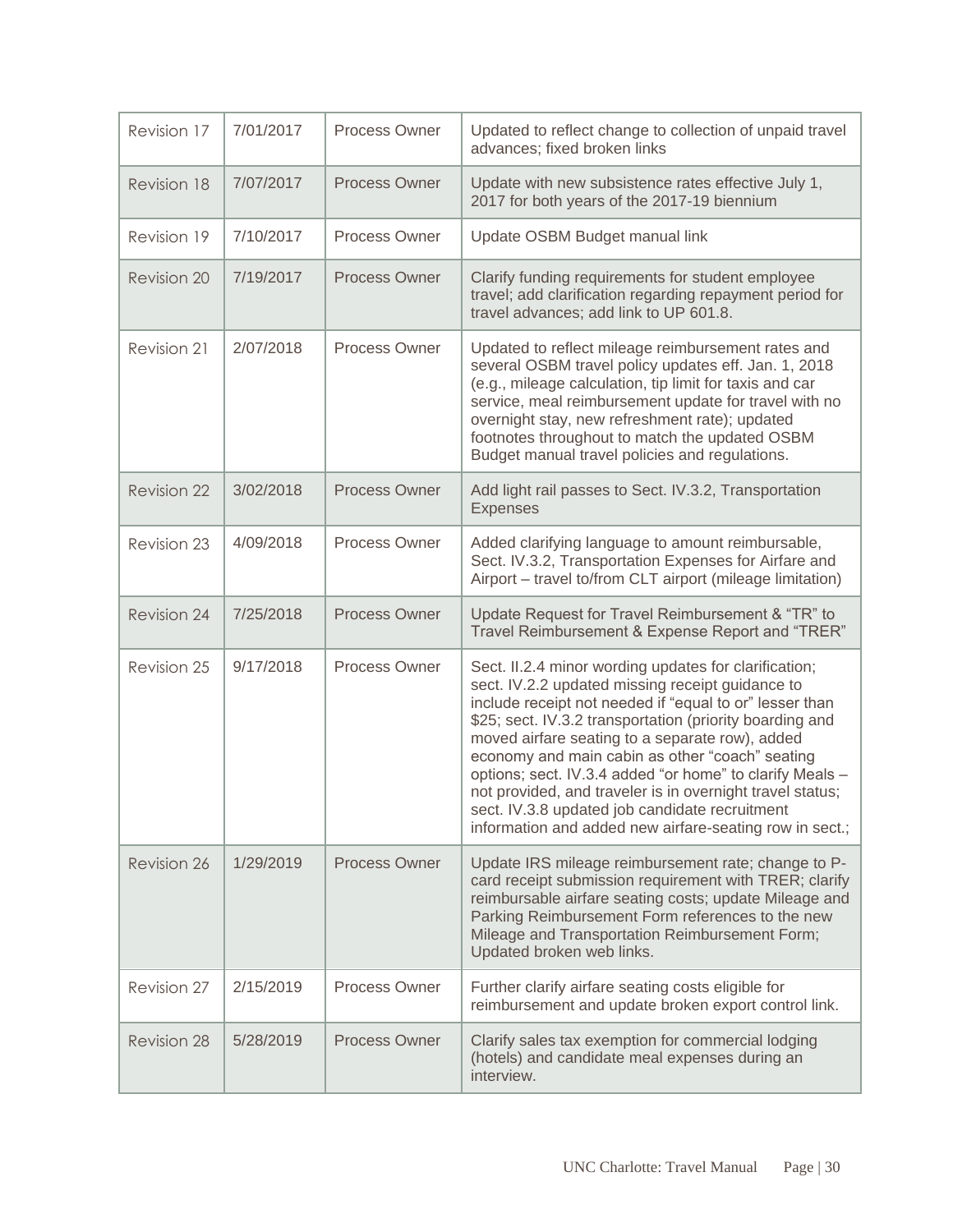| Revision 29 | 7/17/2019  | Process Owner        | Updated subsistence rates; added eCR (electronic<br>check request) and Employee & Student Direct Pay<br>Request (ESDPR) references as applicable; updated<br>Sect. IV.3.4, Transportation to reflect updated airfare<br>seating guidance with discretionary funds |  |  |
|-------------|------------|----------------------|-------------------------------------------------------------------------------------------------------------------------------------------------------------------------------------------------------------------------------------------------------------------|--|--|
| Revision 30 | 7/30/2019  | <b>Process Owner</b> | Update Sect. IV.3.4 to include dietary restriction<br>exception for health or religious reasons related to<br>meals                                                                                                                                               |  |  |
| Revision 31 | 10/09/2019 | Process Owner        | Add Athletic team travel guidance to Sect. II.1.2.3,<br><b>Group Travel</b>                                                                                                                                                                                       |  |  |
| Revision 32 | 10/25/2019 | <b>Process Owner</b> | Update Sect. IV.3.4, "Meals- provided" to reflect OSBM<br>deleting 5.1.16 from the Budget Manual                                                                                                                                                                  |  |  |
| Revision 33 | 1/02/2020  | Process Owner        | Add entertainment expenditure form; remove food,<br>beverage and amenity expense documentation form<br>link and references; minor wording updates for<br>clarification                                                                                            |  |  |
| Revision 34 | 1/09/2020  | Process Owner        | Update IRS mileage reimbursement rate                                                                                                                                                                                                                             |  |  |
| Revision 35 | 2/26/2020  | Process Owner        | Fix broken links; add missing receipt affidavit link to<br>key forms and sites table (Sect. VIII.3.1); minor update<br>to subsistence meals provided in IV.3.4                                                                                                    |  |  |
| Revision 36 | 1/21/2021  | Process Owner        | Fix broken links; remove local hotel subsection under<br>Direct Billing; update link and information in Sect.<br>II.2.2.2, Rental Cars; update IRS mileage<br>reimbursement rate; add guidance for reimbursement<br>requests one year or older                    |  |  |
| Revision 37 | 4/01/2021  | Process Owner        | Update content to reflect impact to the University due<br>to NC OSBM Budget Manual changes that went into<br>effect 4/01/2021. Streamlined some of the content to<br>reduce redundancies and make it more concise.                                                |  |  |
| Revision 38 | 10/01/2021 | Process Owner        | Update appendix link (GSA meal tier changes eff.<br>10/01/21); update logo and URLs to reflect branding<br>update                                                                                                                                                 |  |  |
| Revision 39 | 3/22/2022  | Process Owner        | Update airport business deck parking rate; update<br>URLs to reflect new FS site layout/design                                                                                                                                                                    |  |  |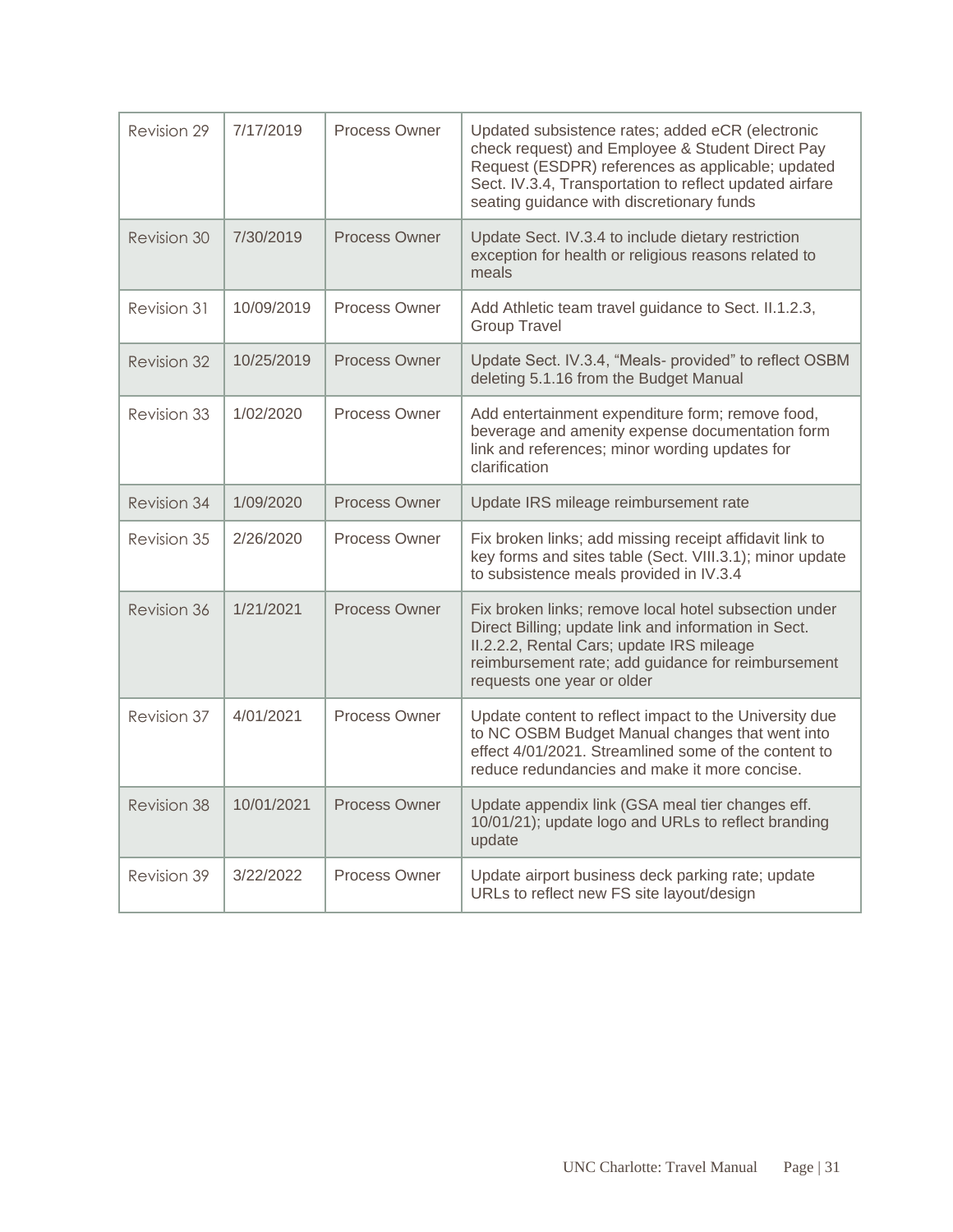# <span id="page-31-0"></span>APPENDIX I: HOW TO PAY

The following is a quick reference guide to show which payment methods to use for travel expense categories. Please see specific guidance for exceptions, stipulations, and other requirements. The Pcard is the preferred method of payment for expenses to be paid prior to travel and should be used for all expenses that will not be paid via reimbursement when possible.

| <b>Business Expense</b>                                                | P-card   | <b>Direct Bill</b> | <b>Travel</b><br>Reimbursement<br>& Expense<br><b>Report (TRER)</b> | Other $-$<br><b>See Section</b> |
|------------------------------------------------------------------------|----------|--------------------|---------------------------------------------------------------------|---------------------------------|
| <b>Registration Fees</b>                                               | $\times$ |                    | $\times$                                                            |                                 |
| Airfare                                                                | X        |                    | $\times$                                                            |                                 |
| Mileage                                                                |          |                    | $\times$                                                            | IV.3.2                          |
| Motor Fleet vehicle                                                    |          |                    |                                                                     | IV.3.2                          |
| <b>Rental Car</b>                                                      | $\times$ | $\times$           | $\times$                                                            |                                 |
| Train, bus, subway,<br>taxi fare, or other<br>ride sharing<br>services | X        |                    | X                                                                   |                                 |
| <b>Commercial hotels</b>                                               | $\times$ |                    | $\times$                                                            |                                 |
| Meals                                                                  |          |                    | X                                                                   |                                 |

*Note that eCRs are available for registration fees, airfare, and hotels only if all other payment options are unavailable.*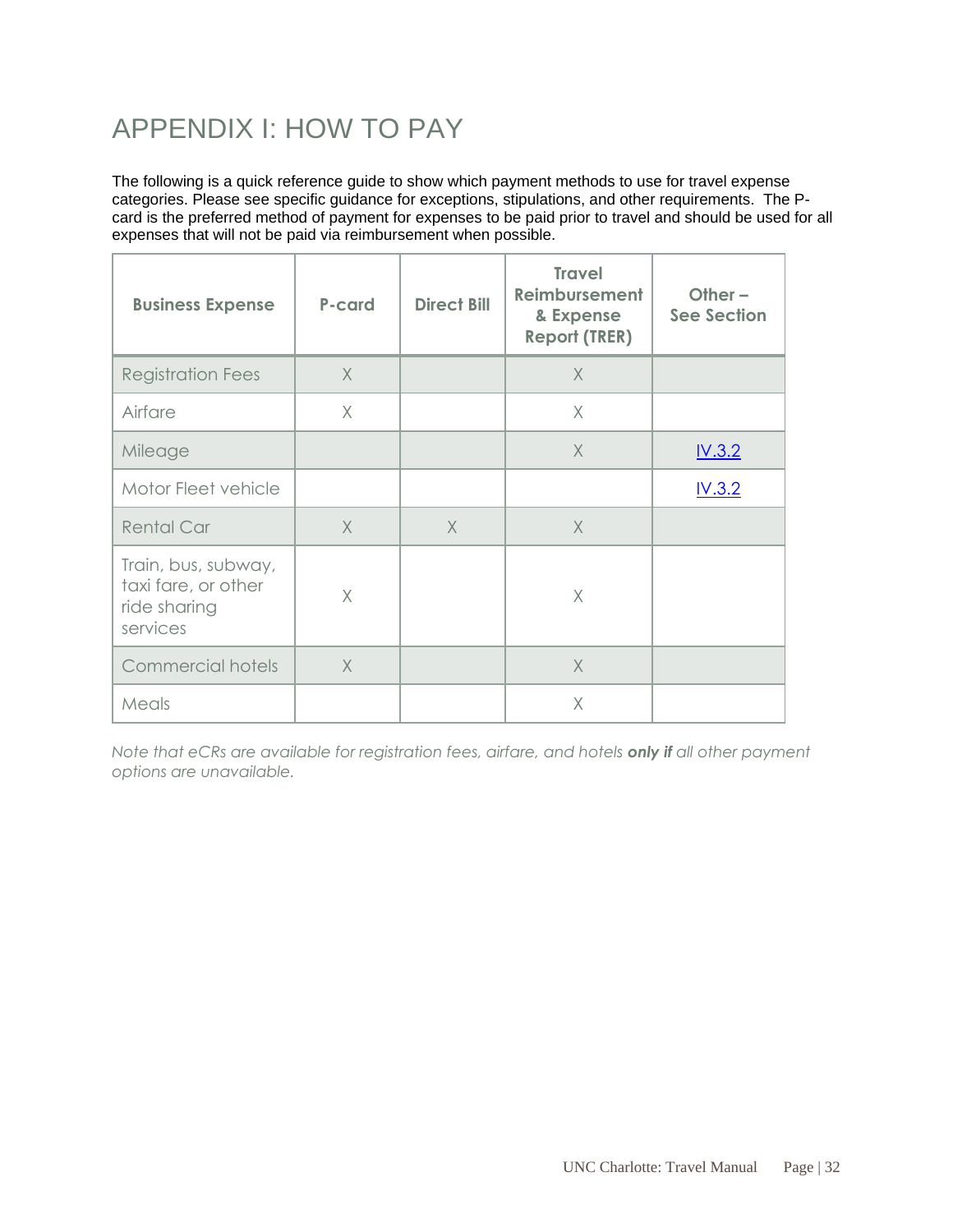# <span id="page-32-0"></span>APPENDIX II: Travel Process Flowchart

<span id="page-32-1"></span>The following is a high-level flowchart of the travel authorization and reimbursement processes at UNC Charlotte.

# **BEFORE TRIP**